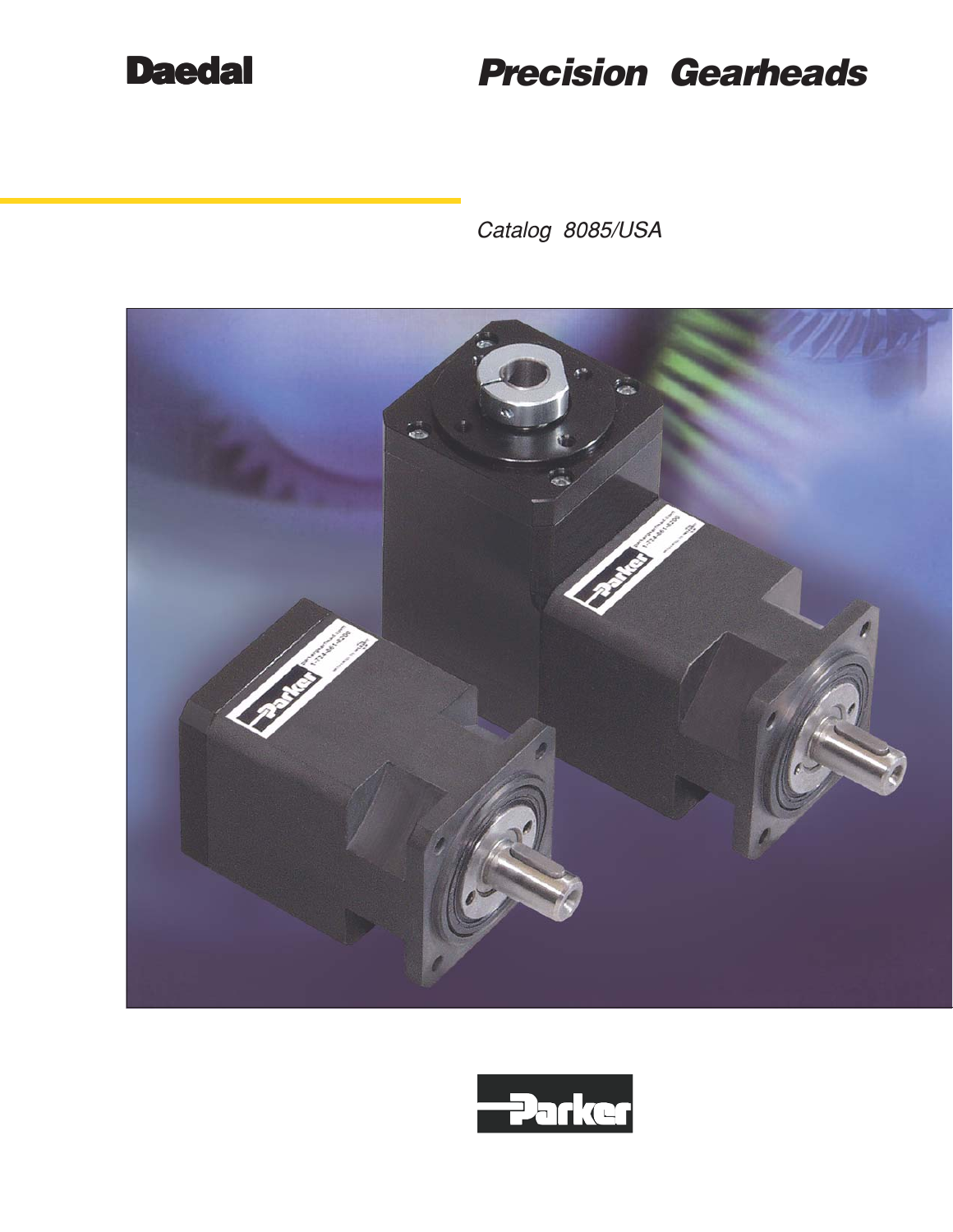### **Quality, Performance, Reliability**

**Parker Precision Gearheads are planetary gear reducers designed to excel in today's demanding servo motor applications. They offer a vast array of selectable options to satisfy nearly every application possibility. These include in-line or right-angle styles; precision or economy performance grades; and a large selection of motor mounts, frame sizes, gear ratios, and shaft sizes. A superior robust design and intrinsic quality ensure dependable performance and long term reliability for high throughput requirements and precision applications.**



### **Precision Honed Gearing**

The planet gears found in Parker Precision Gearheads are fine-hobbed, case hardened, and precision honed to provide exceptional performance with significantly reduced noise generation. They offer *balanced axial force* operation (not found in helical gear systems) and can run at higher speeds (10,000rpm) with extremely long life needed for servomotor performance requirements.

- **• Honed to AGMA class 12**
- **• Quiet running**
- **• Higher Load capacity**
- **• Increased gear efficiency higher input speeds**
- **• Consistent backlash (will not degrade over time)**
- **• No lubricant contamination from wear-in particles**
- **• Long maintenance-free life (rated over 20,000 hours)**



### **Superior Bearing Design**

All rotating components are fully supported by robust rolling element bearings to assure a long lifetime of reliable performance. The planet gears ride on needle roller bearings with increasing number of needles for higher load capacities. The output shaft is supported by "zero clearance" matched angular contact bearings. Radial ball bearings, selected for high input speeds, support the sun gear, protect the servo motor bearing and enable simplified assembly.

- **• High radial (12,000N) and axial (28,000N) load capacity**
- **• Pre-loaded angular contact bearings on the output shaft**
- **• Heavy duty needle bearings support planet gear**
- **• Sun gear ball bearings protect servo motor bearings and permit high input speeds (up to 10,000rpm)**



### *Patented "Fast - Lock"* **Pinion Shaft Clamping**

Parker Precision Gearheads offer a patented (US6413006131) motor shaft-topinion shaft clamping design which features multiple axial compression slots to provide an absolute 100% shaft lock. The pinion shaft is fully supported by ball bearings so that no pinion load is exerted on the motor bearings. Shaft selections are offered for a large variety of motor shaft sizes for fast and easy motor installation.

- **• Simplified mounting only one clamp fastener**
- **• Even compression distribution**
- **• Increased transmittable torque**
- **• Increased clamping safety**
- **• Fully supported fixed pinion shaft**

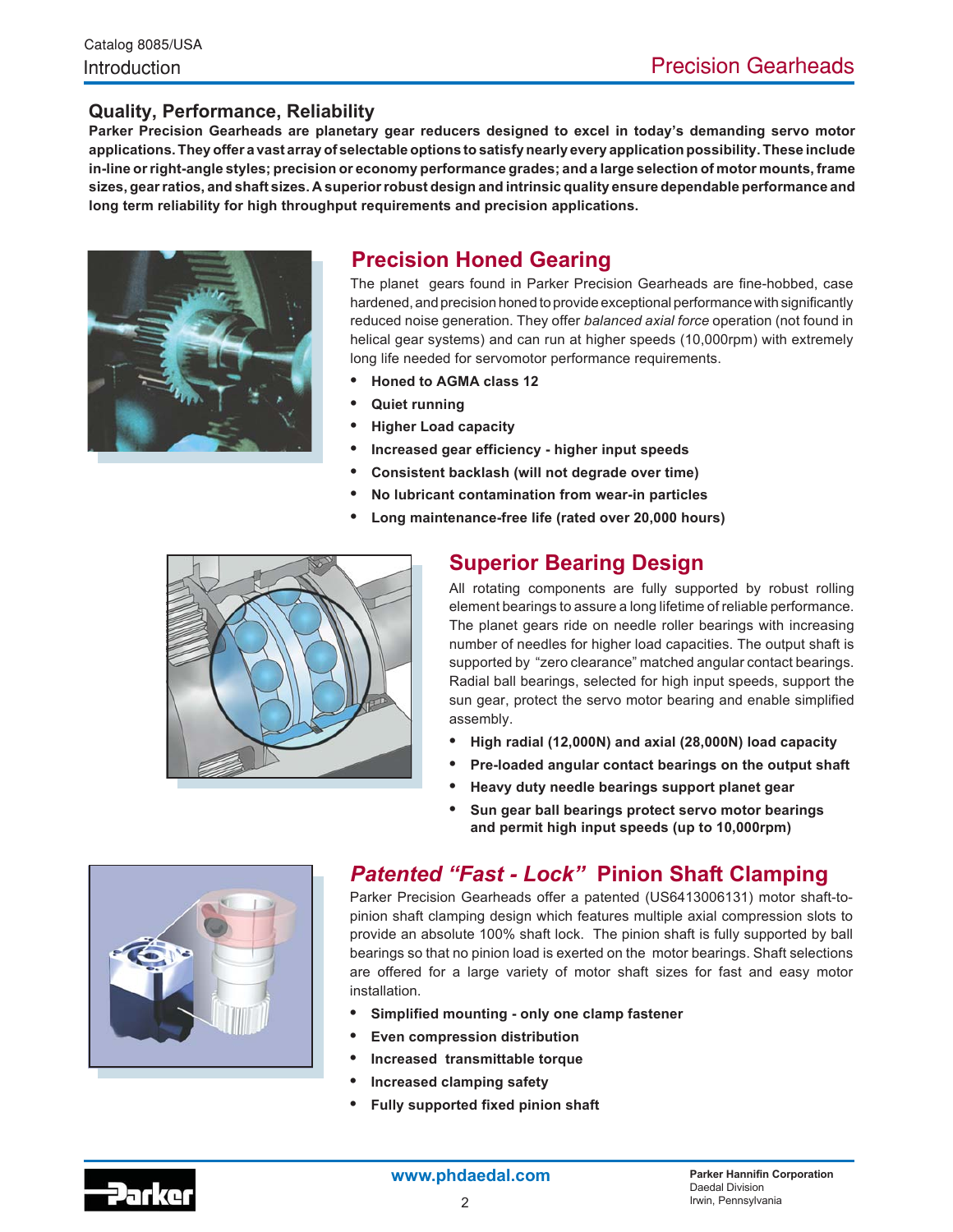

### **Simplified Motor Mounting**

Parker Precision Gearheads are offered with a wide selection of motor mounts for any commercially available servo or stepper motor. The motor mount selection determines the flange and shaft adaptor that is integrated into the gearhead design prior to shipping. For easy motor installation, there is no pinion shaft to remove, and with only four mounting screws, complete error-free installation can be accomplished within 60 seconds!

- **Wide selection of servo and stepper motor mounts**
- **• Convenient** *60 second* **motor installation**
- **• No need to remove pinion shaft, which protects internal components from contamination**
- **• Different motor mounts can easily be interchanged in the field**



### **Application Tools and Support**

Parker Precision Gearheads make it easy for you to find, size, select, and install, the best fit solution for your gear reduction requirement.

- **• Download 2D & 3D drawing files (dxf; dwg; igs; stp)**
- **• Ten In-Line and Right Angle frame sizes, Precision grade or Economy grade, and 14 gear ratios to choose from**
- **• Interchangeable motor mounts for all industry servo and stepper motors**
- **• Can operate at any orientation and in harsh environments**
- **• 2 Year Warranty**
- **• Unmatched global support network: Local 'Automation Technology Centers'; Regional Field Engineers; Factory Applications Engineers.**

# **Parker Systems Compatibility**

Parker Precision Gearheads are a part of the largest selection of linear and rotary motion products available in the industry. They are easily sized and selected to provide the desired performance link between Parker linear actuators and various servo motors for multi-axis gantry robots or other high throughput electromechanical systems. All Parker products are designed for performance and mounting compatibility, eliminating the challenges and concerns often associated with the integration of electromechanical systems and subsystems.

- 
- **• Large product selection • Performance and mounting compatibility**
- **• Selectable levels of integration • Pre-engineered multi-axis systems**
- 





**Parker Hannifin Corporation** Daedal Division Irwin, Pennsylvania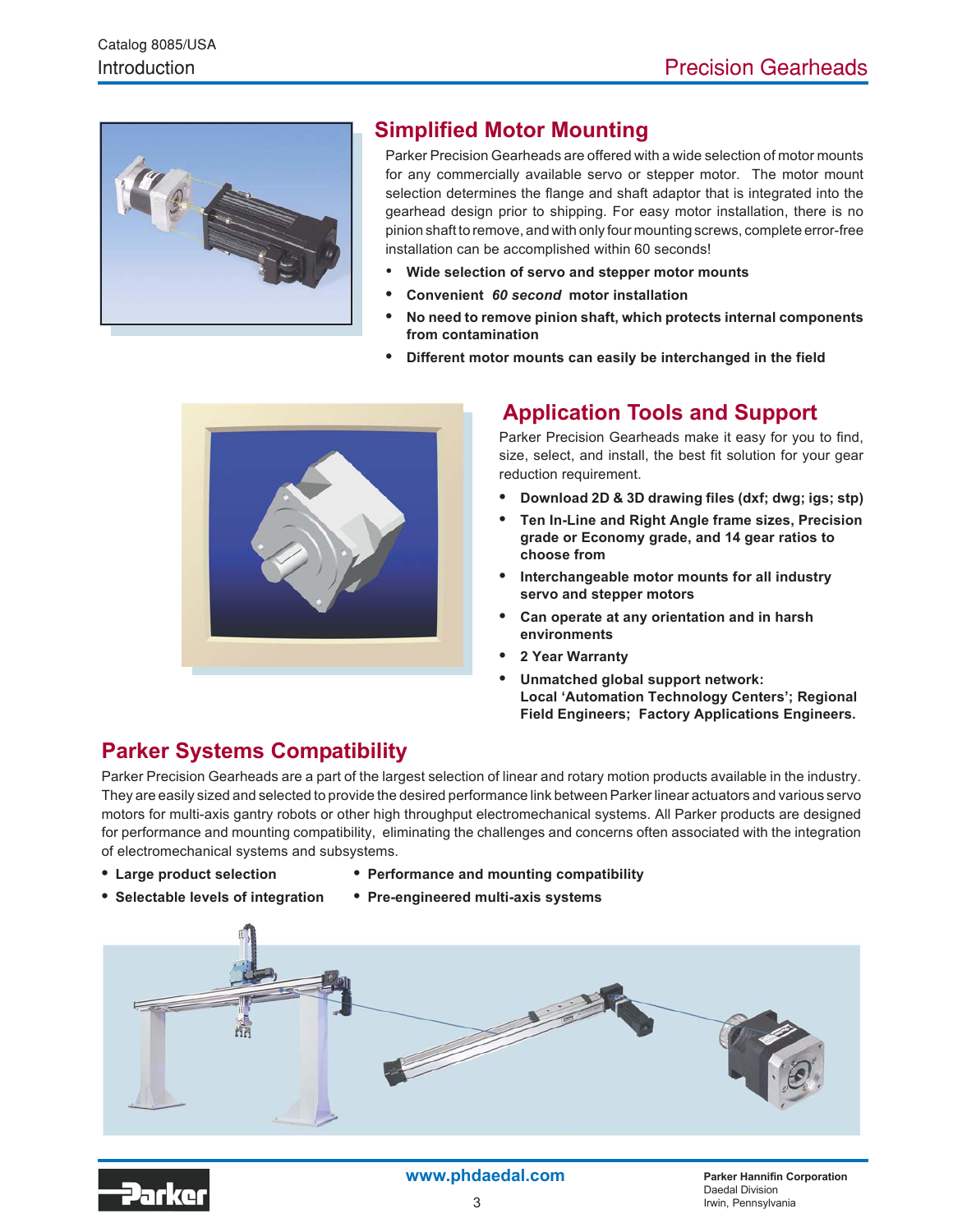# **Design Features:**



### **1** Motor Mount

Selectable motor mounts are offered for all commercially available servo & stepper motors and can be easily interchanged in the field.

### **2** "Fast Lock" Shaft Clamp

A unique motor shaft clamp design offers evenly distributed radial compression, to assure a solid lock for higher loading capacities.

### **3** Captured Pinion Shaft

There is no need to remove the pinion during motor installation, allowing a clean "60 second" installation with no internal contamination of lubrication.

### **Pinion Shaft Radial 4 Ball Bearings**

100% pinion support means no pinion loading is transferred to the motor bearings.

### **5** Planet Gears

Case hardened and precision honed to AGMA class 12, these planet gears match the load capacity of helical gear assemblies without producing unbalanced axial forces. Lubricated for life with high grade synthetic grease, Parker Precision Gearheads offer low backlash and quiet operation.

### **Needle Bearings 6**

Planet gear needle bearings provide greater load capacity and longer life.

### **7** Planet Gear Housing

Dual support housing provides gear support on both ends (not cantilevered) for longer life, and maintaining position under load.



IP65 rated seals offer leak-proof and contamination free operation - even in harsh environments.

### **9** Housing with Ring Gear

Integrated "unibody" design with ring gear cut in the housing to maximize gear performance within the frame size envelope. The ductile iron housing provides improved heat dissipation and better noise suppression.

### **10 Angular Contact Bearings**

Pre-loaded dual angular contact bearings evenly distribute loads for higher radial and axial load capacity.

### **11** Output Shaft

A case hardened (no marring) shaft with high torsional stiffness is standard. A large selection of shaft sizes and key options are available.

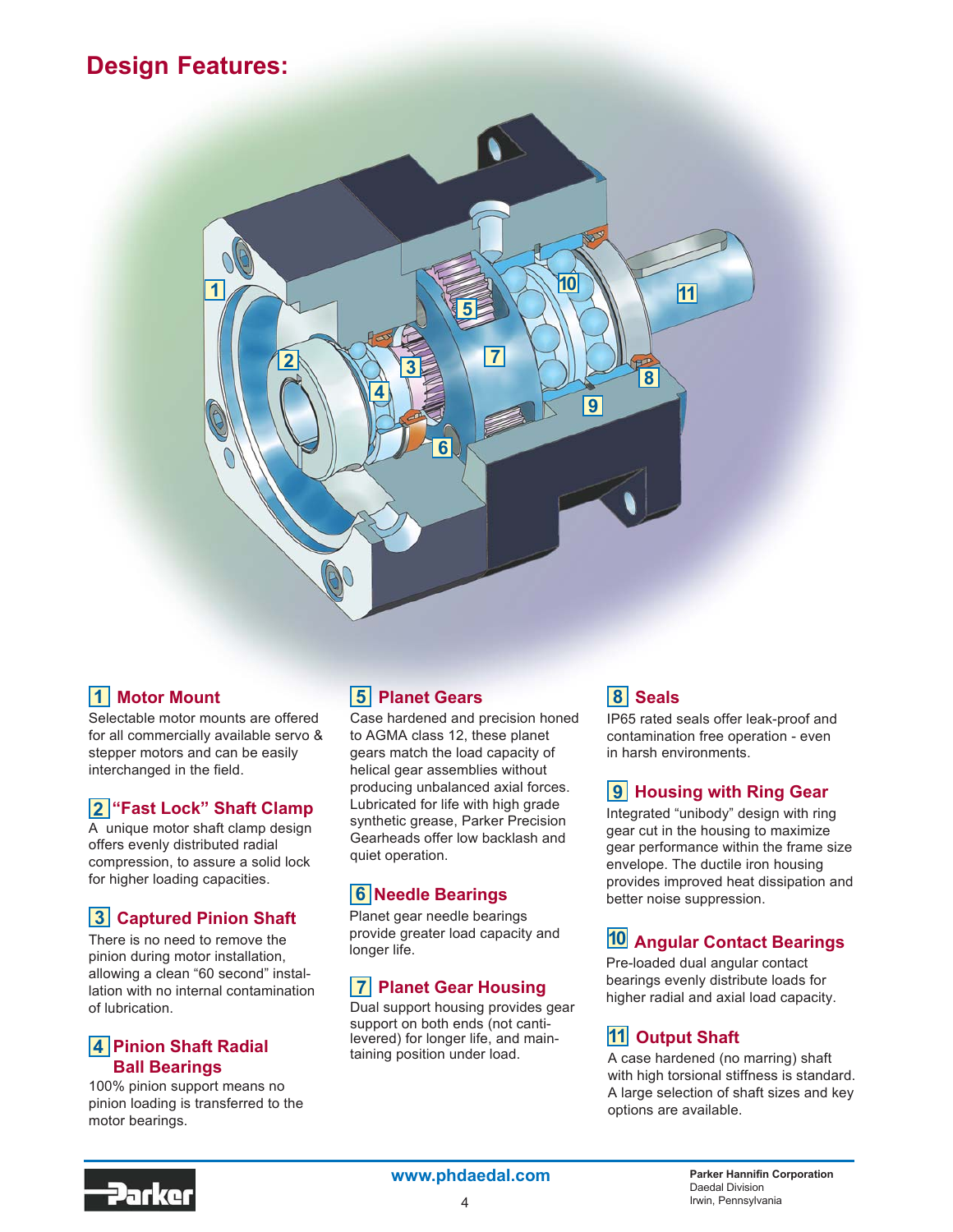# **GTN, GTR Precision Series**

- **<3 arc-minute precision backlash**
- **Quiet AGMA 12 honed gearing**
- **Over 16,000in.-lb. output torque**
- **IP65 environmental protection**
- **Quick universal motor mounting**
- **Two year warranty**

#### GTN & GTR Specifications

|                                |           |       |       | <b>Frame Size</b> |          |          |
|--------------------------------|-----------|-------|-------|-------------------|----------|----------|
| Specification                  | units     | 70    | 90    | 115               | 142      | 190      |
| Backlash <sup>[1]</sup>        | arc-min   |       |       |                   |          |          |
| $(ratios \leq 10.1)$           |           | $<$ 3 | $<$ 3 | $<$ 3             | $\leq$ 3 | $<$ 3    |
| (ratios > 10.1)                |           | < 5   | < 5   | $\leq 5$          | $\leq 5$ | $\leq 5$ |
| <b>Maximum Input Speed</b>     |           |       |       |                   |          |          |
| GTN[2]                         | rpm       | 10000 | 8000  | 8000              | 6000     | 6000     |
| GTR <sup>[2]</sup>             | rpm       | 5000  | 4500  | 4000              | 3500     | 3000     |
| <b>Recommended Input Speed</b> |           |       |       |                   |          |          |
| <b>GTN</b>                     | rpm       | 5000  | 4500  | 4000              | 3500     | 3000     |
| <b>GTR</b>                     | rpm       | 3000  | 2500  | 2500              | 2000     | 1500     |
| Noise (GTN)[3]                 | [dBa]     | < 58  | ~< 60 | < 65              | < 68     | < 70     |
| <b>Torsional Stiffness</b>     | Nm/arcmin | 2.3   | 4.5   | 10.2              | 32.5     | 100      |
| Max Radial Load <sup>[4]</sup> | N         | 3000  | 4000  | 5000              | 8000     | 12000    |
| Max Axial Load <sup>[4]</sup>  | N         | 6000  | 9000  | 12000             | 19000    | 28000    |
| <b>Efficiency</b>              | $\%$      |       |       |                   |          |          |
| GTN (ratios <10:1)             |           | > 98  | > 98  | > 98              | > 98     | >98      |
| GTN (ratios>10:1)              |           | > 95  | > 95  | > 95              | > 95     | > 95     |
| GTR (ratios <10:1)             |           | > 97  | > 97  | > 97              | > 97     | > 97     |
| GTR (ratios>10:1)              | > 94      | > 94  | > 94  | > 94              | > 94     |          |
| Weight                         | kg        |       |       |                   |          |          |
| $(ratios \leq 10.1)$           |           | 3.0   | 4.3   | 9.0               | 15.4     | 33.5     |
| (ratios>10:1)                  |           | 3.6   | 5.7   | 11.6              | 18.5     | 45       |

Notes:

[1] - Values shown are for GTN in-line units. Add 2 arc-min for GTR right angle units

[2] - Intermittent duty

[3] - Measured at no load, 3,000 rpm input speed. Add 2dB for GTR units

[4] - Based on 20,000 hours of life - 50% Duty cycle

[5] - Single stage models include 3\*, 4, 5, 8, & 10:1 ratios

Dual stage models include 12\*, 15\*, 16, 20, 25, 32, 40, 64, & 100:1ratios  $*(3, 12, 8, 5:1 - GTN \text{ units only})$ 

[6] - Torque ratings for models having an S11 shaft are 20% lower

|                      | Moment of Inertia (kg-cm <sup>2</sup> ) |                          |      |       |             |                              |           |      |      |              |
|----------------------|-----------------------------------------|--------------------------|------|-------|-------------|------------------------------|-----------|------|------|--------------|
|                      |                                         | <b>GTN In line Units</b> |      |       |             | <b>GTR Right Angle Units</b> |           |      |      |              |
| ratio <sup>[5]</sup> | 70                                      | 90                       | 115  | 142   | 190         | 70                           | 90        | 115  | 142  | 190          |
| 3:1                  | 0.32                                    | .81                      | 2.10 | 12.14 | 47.50       |                              |           |      |      |              |
| 4:1                  | 0.20                                    | 0.60                     | 1.51 | 7.78  | 29.69       | 1.1                          | 2.51      | 5.59 |      | 24.02 120.00 |
| 5:1                  | 0.16                                    | 0.52                     | 1.22 |       | 6.07 23.18  | 1.06                         | 2.44      | 5.34 |      | 22.04 116.00 |
| 8:1                  | 0.12                                    | 0.46                     | 1.05 | 4.63  | 16.83       | 1.03                         | 2.37      | 5.09 |      | 20.48 110.00 |
| 10:1                 | 0.10                                    | 0.44                     | 1.00 | 4.25  | 15.32       | 1.01                         | 2.35      | 5.04 | 20.1 | 105.00       |
| 12:1                 | 0.22                                    | 0.75                     | 2.00 | 12.37 | 30.25       |                              |           |      |      |              |
| 15:1                 | 0.21                                    | 0.74                     | 2.00 |       | 12.35 25.53 |                              |           |      |      |              |
| 16:1                 | 0.20                                    | 0.56                     | 1.48 |       | 7.47 28.95  | 1.09                         | 2.48      | 5.56 | 23.7 | 40.00        |
| 20:1                 | 0.17                                    | 0.50                     | 1.41 |       | 6.65 22.70  | 1.06                         | 2.42 5.53 |      | 22.6 | 35.00        |
| 25:1                 | 0.16                                    | 0.48                     | 1.21 | 5.81  | 22.46       | 1.05                         | 2.41      | 5.33 | 21.8 | 35.00        |
| 32:1                 | 0.13                                    | 0.45                     | 1.46 | 6.36  | 16.65       | 1.02                         | 2.36      | 5.33 | 22.2 | 34.00        |
| 40:1                 | 0.13                                    | 0.45                     | 1.05 | 5.28  | 16.54       | 1.02                         | 2.36      | 5.11 | 21.1 | 32.00        |
| 64:1                 | 0.13                                    | 0.45                     | 1.05 | 4.50  | 16.45       | 1.02                         | 2.36      | 5.10 | 20.3 | 32.00        |
| 100:1                | 0.12                                    | 0.44                     | 1.00 | 4.17  | 15.07       | 1.01                         | 2.35      | 5.06 | 20   | 30.00        |

|                      | Continuous torque Rating $(Nm)^{[6]}$ (Peak torque = 2x continuous rating) |     |                     |     |      |    |     |     |                              |      |
|----------------------|----------------------------------------------------------------------------|-----|---------------------|-----|------|----|-----|-----|------------------------------|------|
|                      |                                                                            | GTN | <b>Inline Units</b> |     |      |    |     |     | <b>GTR Right Angle Units</b> |      |
| ratio <sup>[5]</sup> | 70                                                                         | 90  | 115                 | 142 | 190  | 70 | 90  | 115 | 142                          | 190  |
| 3:1                  | 30                                                                         | 75  | 150                 | 400 | 1000 |    |     |     |                              |      |
| 4:1                  | 40                                                                         | 100 | 200                 | 560 | 1200 | 40 | 64  | 165 | 465                          | 1200 |
| 5:1                  | 50                                                                         | 110 | 210                 | 700 | 1600 | 50 | 80  | 210 | 585                          | 1500 |
| 8:1                  | 37                                                                         | 62  | 148                 | 450 | 1000 | 37 | 62  | 148 | 450                          | 1000 |
| 10:1                 | 27                                                                         | 45  | 125                 | 305 | 630  | 27 | 45  | 125 | 305                          | 630  |
| 12:1                 | 77                                                                         | 120 | 260                 | 910 | 1800 |    |     |     |                              |      |
| 15:1                 | 68                                                                         | 110 | 210                 | 780 | 1800 |    |     |     |                              |      |
| 16:1                 | 77                                                                         | 120 | 260                 | 910 | 1800 | 77 | 120 | 260 | 910                          | 1800 |
| 20:1                 | 77                                                                         | 110 | 260                 | 910 | 1800 | 77 | 110 | 260 | 910                          | 1800 |
| 25:1                 | 68                                                                         | 110 | 210                 | 780 | 1800 | 68 | 110 | 210 | 780                          | 1800 |
| 32:1                 | 77                                                                         | 120 | 260                 | 910 | 1800 | 77 | 120 | 260 | 910                          | 1800 |
| 40:1                 | 68                                                                         | 110 | 210                 | 780 | 1800 | 68 | 110 | 210 | 780                          | 1800 |
| 64:1                 | 37                                                                         | 62  | 148                 | 450 | 1000 | 37 | 62  | 148 | 450                          | 1000 |
| 100:1                | 27                                                                         | 45  | 125                 | 305 | 630  | 27 | 45  | 125 | 305                          | 630  |

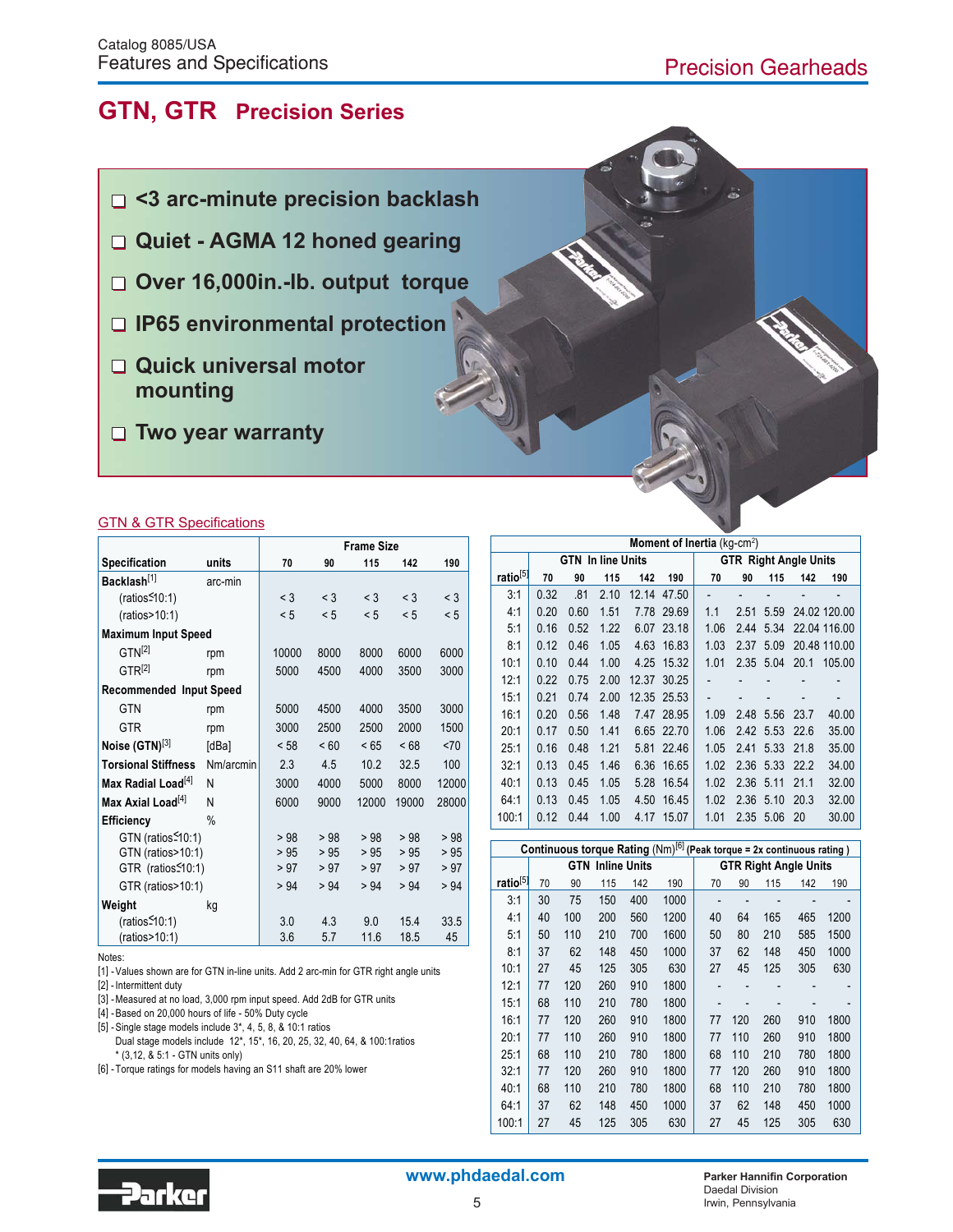## Precision Gearheads

# **PEN , PER Economy Series Flange Mounted**

- **Highest value economy gearhead available**
- **NEMA or Metric mounting flanges**
- **Input speeds to 8000 rpm**  $\Box$
- **Effortless motor mounting**
- **IP54 environmental protection**  $\Box$
- **Two year warranty**  $\Box$

#### PEN & PER Specifications

|                                |           | <b>Frame Size</b> |                   |              |  |  |  |  |  |
|--------------------------------|-----------|-------------------|-------------------|--------------|--|--|--|--|--|
|                                |           | 60mm              | 90mm              | <b>115mm</b> |  |  |  |  |  |
| Specification                  | units     | <b>NEMA 23</b>    | <b>NEMA 34,42</b> |              |  |  |  |  |  |
| Backlash <sup>[1]</sup>        | arc-min   |                   |                   |              |  |  |  |  |  |
| (ratios <sup>5</sup> 8:1)      |           | < 20              | < 12              | < 8          |  |  |  |  |  |
| (ratios > 8:1)                 |           | < 25              | < 17              | < 12         |  |  |  |  |  |
| (ratio=100:1)                  |           | < 30              | < 22              | < 16         |  |  |  |  |  |
| <b>Max Input Speed</b>         |           |                   |                   |              |  |  |  |  |  |
| PFN <sup>[2]</sup>             | rpm       | 8,000             | 6,000             | 6,000        |  |  |  |  |  |
| PFR <sup>[2]</sup>             | rpm       | 6,000             | 6,000             | 6,000        |  |  |  |  |  |
| <b>Recommended Input Speed</b> |           |                   |                   |              |  |  |  |  |  |
| PEN                            | rpm       | 4000              | 4000              | 3500         |  |  |  |  |  |
| <b>PER</b>                     | rpm       | 3000              | 3000              | 3000         |  |  |  |  |  |
| Noise (PEN)[3]                 | [dBa]     |                   |                   |              |  |  |  |  |  |
| (ratios <sup>5</sup> 8:1)      |           | < 58              | < 60              | < 65         |  |  |  |  |  |
| (ratios > 8:1)                 |           | < 58              | <60               | < 65         |  |  |  |  |  |
| (ratio=100:1)                  |           | < 58              | ~50               | < 65         |  |  |  |  |  |
| <b>Torsional Stiffness</b>     | Nm/arcmin | 1.5               | 4.5               | 11.0         |  |  |  |  |  |
| Max Radial Load <sup>[4]</sup> | N         | 500               | 2500              | 3500         |  |  |  |  |  |
| Max Axial Load <sup>[4]</sup>  | N         | 600               | 2800              | 2800         |  |  |  |  |  |
| <b>Efficiency</b>              | $\%$      |                   |                   |              |  |  |  |  |  |
| PEN (ratios $\leq$ 8:1)        |           | > 96              | > 96              | > 96         |  |  |  |  |  |
| PEN (ratios >8:1)              |           | > 94              | > 94              | > 94         |  |  |  |  |  |
| PEN(ratio=100:1)               |           | > 90              | > 90              | > 90         |  |  |  |  |  |
| PER (ratios 564:1)             |           | >94               | > 92              | >98          |  |  |  |  |  |
| Weight                         | kg        |                   |                   |              |  |  |  |  |  |
| (ratios <sup>5</sup> 8:1)      |           | .90               | 3.2               | 6.6          |  |  |  |  |  |
| (ratios > 8:1)                 |           | 1.1               | 3.7               | 8.6          |  |  |  |  |  |
| (ratio=100:1)                  |           | 1.3               | 4.2               | 10.6         |  |  |  |  |  |

[1] - Values shown are for PEN in-line units.

Add 10 arc-min for PER right angle units

[2] - Intermittent duty

[3] - Measured at no load, 3,000 rpm input speed. Add 8dB for PER units

[4] - Based on 20,000 hours of life - 50% Duty cycle

[5] - Single stage models include 3, 4, 5, & 8:1 ratios

Dual stage models include 9, 12, 15, 16, 20, 25, 32, 40, & 64:1 Triple stage models includes 100:1ratio

|                      |                    | <b>PEN Inline</b> |       | <b>PER Right Angle</b> |                   |       |  |
|----------------------|--------------------|-------------------|-------|------------------------|-------------------|-------|--|
|                      | 60 <sub>mm</sub>   | 90mm              | 115mm | 60 <sub>mm</sub>       | <b>90mm</b>       | 115mm |  |
| ratio <sup>[5]</sup> | NEMA <sub>23</sub> | <b>NEMA 34,42</b> |       | NEMA <sub>23</sub>     | <b>NEMA 34,42</b> |       |  |
| 3:1                  | 0.135              | 0.770             | 2.63  | 0.246                  | 1.19              | 5.75  |  |
| 4:1                  | 0.093              | 0.52              | 1.79  | 0.204                  | 0.94              | 3.91  |  |
| 5:1                  | 0.078              | 0.45              | 1.53  | 0.189                  | 0.87              | 3.35  |  |
| 8:1                  | 0.065              | 0.39              | 1.32  | 0.176                  | 0.81              | 2.89  |  |
| 9:1                  | 0.131              | 0.74              | 2.62  | 0.242                  | 1.16              | 5.73  |  |
| 12:1                 | 0.127              | 0.72              | 2.56  | 0.238                  | 1.14              | 5.60  |  |
| 15:1                 | 0.077              | 0.71              | 2.53  | 0.188                  | 1.13              | 5.53  |  |
| 16:1                 | 0.088              | 0.50              | 1.75  | 0.199                  | 0.92              | 3.83  |  |
| 20:1                 | 0.075              | 0.44              | 1.50  | 0.186                  | 0.86              | 3.28  |  |
| 25:1                 | 0.075              | 0.44              | 1.49  | 0.186                  | 0.86              | 3.26  |  |
| 32:1                 | 0.064              | 0.39              | 1.30  | 0.175                  | 0.81              | 2.84  |  |
| 40:1                 | 0.064              | 0.39              | 1.30  | 0.175                  | 0.81              | 2.84  |  |
| 64:1                 | 0.064              | 0.39              | 1.30  | 0.175                  | 0.81              | 2.84  |  |
| 100:1                | 0.075              | 0.44              | 1.49  | 0.186                  | 0.859             | 3.26  |  |

**Moment of Inertia** (kg-cm<sup>2</sup>)

 **Continuous torque Rating** (Nm)[6] **(Peak torque = 2x continuous rating ) PEN Inline PER Right Angle 60mm 90mm 115mm 60mm 90mm 115mm ratio**[5] **NEMA 23 NEMA 34,42 NEMA 23 NEMA 34,42** 3:1 12 40 80 12 40 80 4:1 16 50 100 16 50 100 5:1 16 50 110 16 50 110 8:1 15 50 120 15 50 120 9:1 44 130 240 44 130 240 12:1 44 130 260 44 130 260 15:1 44 110 230 44 110 230 16:1 44 120 260 44 120 260 20:1 44 120 260 44 120 260 25:1 40 110 230 40 110 230 32:1 44 120 260 44 120 260 40:1 40 110 230 40 110 230 64:1 18 50 120 18 50 120 100:1 44 120 260 44 120 260



**Parker Hannifin Corporation** Daedal Division Irwin, Pennsylvania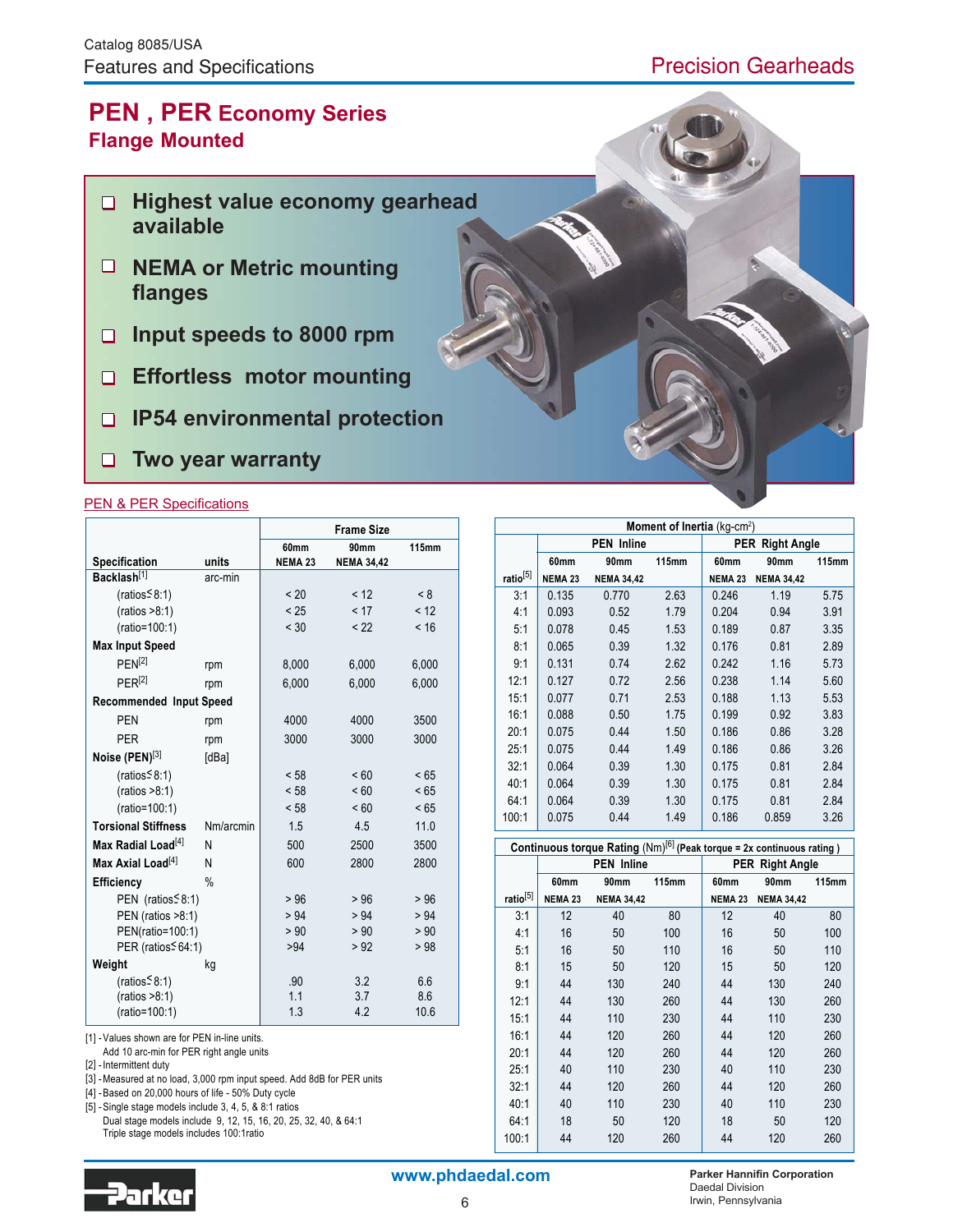# Precision Gearheads

u.

### **PTN , PTR Economy Series Face Mounted**

- **Space saving tapped face design**
- **Frame sizes from 40 to 160 mm**
- **Input speeds to 10,000 rpm**
- **IP54 environmental protection**
- **Effortless motor mounting**
- **Two year warranty**

#### **PTN & PTR Specifications**

|                                |            |        |       | Frame Size (mm) |       |       |
|--------------------------------|------------|--------|-------|-----------------|-------|-------|
| Specification                  | units      | 40     | 60    | 80              | 120   | 160   |
| Backlash <sup>[1]</sup>        | arc-min    |        |       |                 |       |       |
| (ratios <sup>5</sup> 8:1)      |            | < 30   | < 20  | < 12            | < 8   | < 8   |
| (ratios > 8:1)                 |            | < 35   | < 25  | < 17            | < 12  | < 10  |
| (ratio=100:1)                  |            | < 30   | < 30  | < 22            | < 16  | n/a   |
| <b>Max Input Speed</b>         | <b>RPM</b> |        |       |                 |       |       |
| PTN <sup>[2]</sup>             |            | 10,000 | 8,000 | 6,000           | 6,000 | 6,000 |
| PTR <sup>[2]</sup>             |            | n/a    | 6,000 | 6.000           | 6,000 | n/a   |
| <b>Recommended Input Speed</b> |            |        |       |                 |       |       |
| PTN                            | rpm        | 4500   | 4000  | 4000            | 3500  | 3000  |
| <b>PTR</b>                     | rpm        | n/a    | 3000  | 3000            | 3000  | n/a   |
| Noise (PTN)[3]                 | [dBa]      |        |       |                 |       |       |
| $(ratios \leq 8.1)$            |            | < 55   | < 58  | ~< 60           | < 65  | < 70  |
| (ratios > 8.1)                 |            | < 55   | < 58  | ~50             | < 65  | < 70  |
| <b>Torsional Stiffness</b>     | Nm/arcmin  | 0.45   | 1.5   | 4.5             | 11.0  | 32.5  |
| Max Radial Load <sup>[4]</sup> | N          | 200    | 500   | 950             | 2000  | 6,000 |
| Max Axial Load <sup>[4]</sup>  | N          | 200    | 600   | 2800            | 2800  | 8,000 |
| Efficiency                     | $\%$       |        |       |                 |       |       |
| PTN (ratios $\leq$ 8:1)        |            | > 96   | > 96  | > 96            | > 96  | > 96  |
| PTN (ratios >8:1)              |            | > 94   | > 94  | > 94            | > 94  | > 94  |
| PTN (ratio=100:1)              |            | > 90   | > 90  | > 90            | > 90  | n/a   |
| PTR (ratios $\leq 64:1$ )      |            | > 94   | > 94  | > 92            | >88   | n/a   |
| Weight                         | kg         |        |       |                 |       |       |
| (ratios <sup>5</sup> 8:1)      |            | .35    | .90   | 3.2             | 6.6   | 18    |
| (ratios > 8:1)                 |            | .45    | 1.1   | 3.7             | 8.6   | 22    |
| (ratio=100:1)                  |            | .55    | 1.3   | 4.2             | 10.6  | n/a   |

| [1] - Values shown are for PTN in-line units. |  |  |
|-----------------------------------------------|--|--|
|-----------------------------------------------|--|--|

Add 10 arc-min for PTR right angle units [2] - Intermittent duty

[3] - Measured at no load, 3,000 rpm input speed. Add 8dB for PTR units

[4] - Based on 20,000 hours of life - 50% Duty cycle

[5] - Single stage models include 3, 4, 5, & 8:1 ratios

Dual stage models include 9, 12, 15, 16, 20, 25, 32, 40, & 64:1 Triple stage models includes 100:1ratio

|                      | Moment of Inertia (kg-cm <sup>2</sup> ) |       |                 |      |       |       |                      |      |  |  |  |
|----------------------|-----------------------------------------|-------|-----------------|------|-------|-------|----------------------|------|--|--|--|
|                      |                                         |       | PTN Inline (mm) |      |       |       | PTR Right Angle (mm) |      |  |  |  |
| ratio <sup>[5]</sup> | 40                                      | 60    | 80              | 120  | 160   | 60    | 80                   | 120  |  |  |  |
| 3:1                  | 0.031                                   | 0.135 | 0.770           | 2.63 | 12.14 | 0.246 | 1.19                 | 5.75 |  |  |  |
| 4:1                  | 0.022                                   | 0.093 | 0.52            | 1.79 | 7.78  | 0.204 | 0.94                 | 3.91 |  |  |  |
| 5:1                  | 0.019                                   | 0.078 | 0.45            | 1.53 | 6.07  | 0.189 | 0.87                 | 3.35 |  |  |  |
| 8:1                  | 0.017                                   | 0.065 | 0.39            | 1.32 | 4.63  | 0.176 | 0.81                 | 2.89 |  |  |  |
| 9:1                  | 0.030                                   | 0.131 | 0.74            | 2.62 | n/a   | 0.242 | 1.16                 | 5.73 |  |  |  |
| 12:1                 | 0.029                                   | 0.127 | 0.72            | 2.56 | 12.37 | 0.238 | 1.14                 | 5.60 |  |  |  |
| 15:1                 | 0.023                                   | 0.077 | 0.71            | 2.53 | 12.35 | 0.188 | 1.13                 | 5.53 |  |  |  |
| 16:1                 | 0.022                                   | 0.088 | 0.50            | 1.75 | 7.47  | 0.199 | 0.92                 | 3.83 |  |  |  |
| 20:1                 | 0.019                                   | 0.075 | 0.44            | 1.50 | 6.65  | 0.186 | 0.86                 | 3.28 |  |  |  |
| 25:1                 | 0.019                                   | 0.075 | 0.44            | 1.49 | 5.81  | 0.186 | 0.86                 | 3.26 |  |  |  |
| 32:1                 | 0.017                                   | 0.064 | 0.39            | 1.30 | 6.36  | 0.175 | 0.81                 | 2.84 |  |  |  |
| 40:1                 | 0.016                                   | 0.064 | 0.39            | 1.30 | 5.28  | 0.175 | 0.81                 | 2.84 |  |  |  |
| 64:1                 | 0.016                                   | 0.064 | 0.39            | 1.30 | 4.5   | 0.175 | 0.81                 | 2.84 |  |  |  |
| 100:1                | 0.019                                   | 0.075 | 0.44            | 1.49 | n/a   | 0.186 | 0.85                 | 3.26 |  |  |  |

| Continuous torque Rating $(Nm)^{[6]}$ (Peak torque = 2x continuous rating) |     |    |                   |     |     |                 |     |     |  |  |
|----------------------------------------------------------------------------|-----|----|-------------------|-----|-----|-----------------|-----|-----|--|--|
|                                                                            |     |    | <b>PTN</b> Inline |     |     | PTR Right Angle |     |     |  |  |
| ratio <sup>[5]</sup>                                                       | 40  | 60 | 80                | 120 | 160 | 60              | 80  | 120 |  |  |
| 3:1                                                                        | 4.5 | 12 | 40                | 80  | 400 | 12              | 40  | 80  |  |  |
| 4:1                                                                        | 6   | 16 | 50                | 100 | 450 | 16              | 50  | 100 |  |  |
| 5:1                                                                        | 6   | 16 | 50                | 110 | 450 | 16              | 50  | 110 |  |  |
| 8:1                                                                        | 5   | 15 | 50                | 120 | 450 | 15              | 50  | 120 |  |  |
| 9:1                                                                        | 20  | 44 | 130               | 240 | n/a | 44              | 130 | 240 |  |  |
| 12:1                                                                       | 20  | 44 | 130               | 260 | 800 | 44              | 130 | 260 |  |  |
| 15:1                                                                       | 18  | 44 | 110               | 230 | 700 | 44              | 110 | 230 |  |  |
| 16:1                                                                       | 20  | 44 | 120               | 260 | 800 | 44              | 120 | 260 |  |  |
| 20:1                                                                       | 20  | 44 | 120               | 260 | 800 | 44              | 120 | 260 |  |  |
| 25:1                                                                       | 18  | 40 | 110               | 230 | 700 | 40              | 110 | 230 |  |  |
| 32:1                                                                       | 20  | 44 | 120               | 260 | 800 | 44              | 120 | 260 |  |  |
| 40:1                                                                       | 18  | 40 | 110               | 230 | 700 | 40              | 110 | 230 |  |  |
| 64:1                                                                       | 7.5 | 18 | 50                | 120 | 450 | 18              | 50  | 120 |  |  |
| 100:1                                                                      | 20  | 44 | 120               | 260 | n/a | 44              | 120 | 260 |  |  |

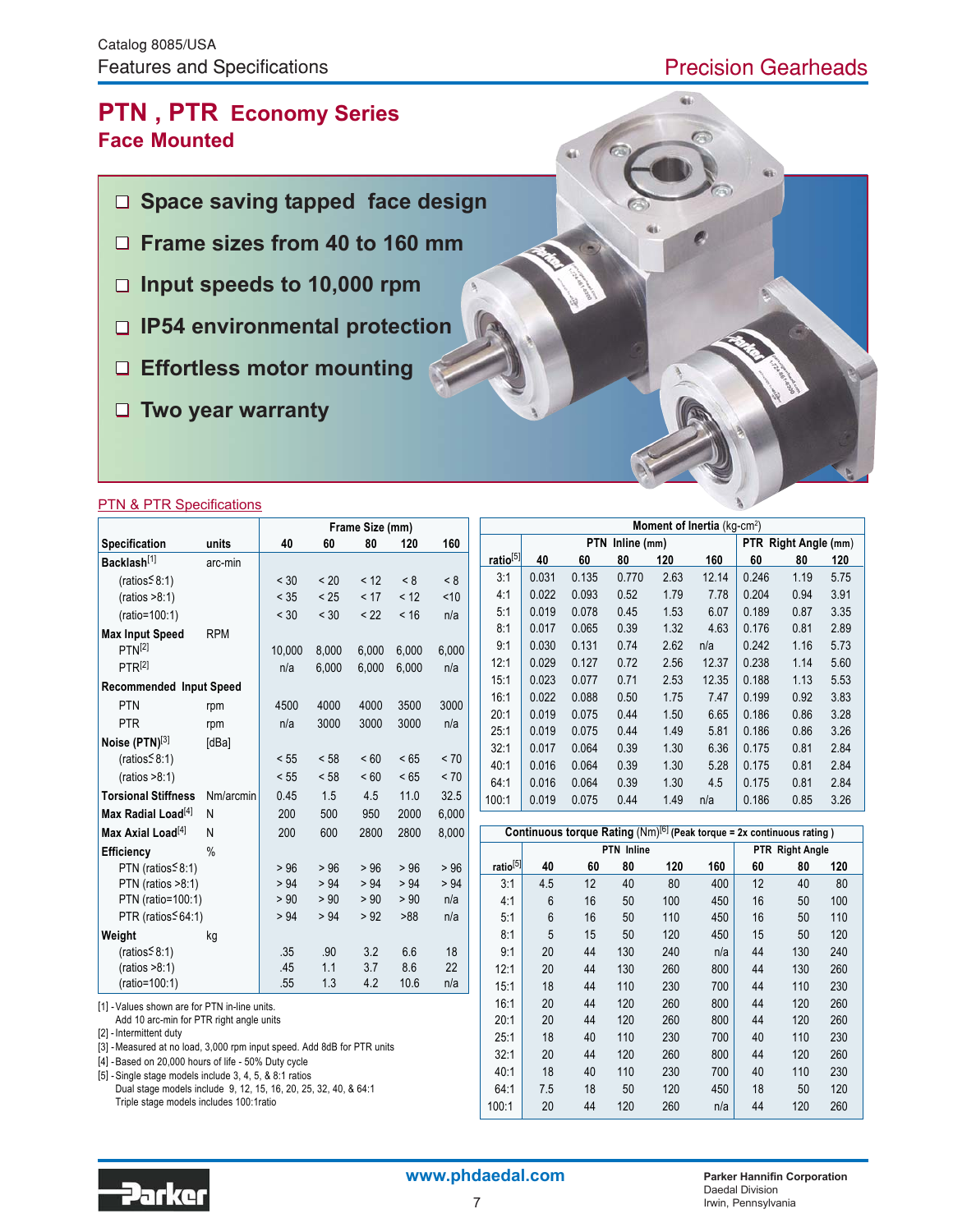日目

# **GTN - Precision In-line**





|                                |                                        |        |        | <b>Frame Size</b> |                 |         |  |
|--------------------------------|----------------------------------------|--------|--------|-------------------|-----------------|---------|--|
|                                | <b>Dimensions: mm</b>                  | 70     | 90     | 115               | 142             | 190     |  |
|                                | A Square output flange                 | 70     | 90     | 115               | 140             | 190     |  |
|                                | J Output pilot length                  | 3      | 3      | 4                 | 5               | 6       |  |
|                                | K Output pilot diameter                | 60     | 80     | 110               | 130             | 160     |  |
|                                | M Mounting bolt hole circle            | 75     | 100    | 130               | 165             | 215     |  |
|                                | N Housing recess                       | 64     | 87     | 115               | 140             | 190     |  |
| <b>Common Dimensions</b>       | P Housing recess width                 | 23     | 30     | 34                | 52              | 52      |  |
|                                | R Mounting hole dia.                   | 5.5    | 6.5    | 8.5               | 11              | 13.5    |  |
|                                | S Flange thickness                     | 7      | 8      | 14                | 20              | 20      |  |
|                                | T Body Length (ratios < 10:1)          | 62.5   | 69     | 77.5              | 102             | 121.5   |  |
|                                | Body Length (ratios>10:1)              | 86     | 97.5   | 111               | 143             | 169     |  |
|                                | X Input bore diameter                  | 14     | 19     | 24                | 35              | 48      |  |
|                                | Y Input shaft bore depth(max) $^{[1]}$ | 23     | 30     | 40                | 50              | 60      |  |
|                                | Z Motor flange thickness               | 18.2   | 21.2   | 21.8              | 35.0            | $\star$ |  |
|                                | $(max.)^{[1][2]}$                      |        |        |                   |                 |         |  |
|                                | <b>S7 Shaft (standard)</b>             |        |        |                   |                 |         |  |
|                                | <b>B</b> Output shaft diameter         | 19     | 22     | 32                | 40              | 55      |  |
|                                | C Useable shaft length                 | 28     | 36     | 58                | 80              | 82      |  |
|                                | D Shaft length from face               | 32     | 41.5   | 64.5              | 87              | 90      |  |
|                                | <b>F</b> End of shaft to key           | 4      | 4      | 4                 | 8               | 6       |  |
| <b>Output Shaft Dimensions</b> | KEY (w x h x I)                        | 6x6x20 | 6x6x28 | 10x8x50           | 12x8x6516x10x70 |         |  |
|                                | <b>S0 Shaft (Optional)</b>             |        |        |                   |                 |         |  |
|                                | <b>B</b> Output shaft diameter         | 19     | 22     | 32                | 40              | 55      |  |
|                                | C Useable shaft length                 | 28     | 36     | 58                | 80              | 82      |  |
|                                | D Shaft length from face               | 32     | 41.5   | 64.5              | 87              | 90      |  |
|                                | F End of shaft to key                  | n/a    | n/a    | n/a               | n/a             | n/a     |  |
|                                | KEY (w x h x I)                        | no key | no key | no key            | no key          | no key  |  |
|                                | <b>S11 Shaft (Optional)</b>            |        |        |                   |                 |         |  |
|                                | <b>B</b> Output shaft diameter         | 16     | 20     | 25                | 40              | 55      |  |
|                                | C Useable shaft length                 | 28     | 40     | 50                | 80              | 82      |  |
|                                | D Shaft length from face               | 32     | 45.5   | 56.5              | 87              | 90      |  |
|                                | F End of shaft to key                  | 4      | 4      | 5                 | 8               | 6       |  |
|                                | KEY (w x h x I)                        | 5x6x20 | 6x6x32 | 8x8x40            | 12x8x6516x10x70 |         |  |

[1] Maximum - standard design; consult factoryfor special options [2] Refer to the "Motor Kit Codes" listing for specific dimension

\* Consult factory

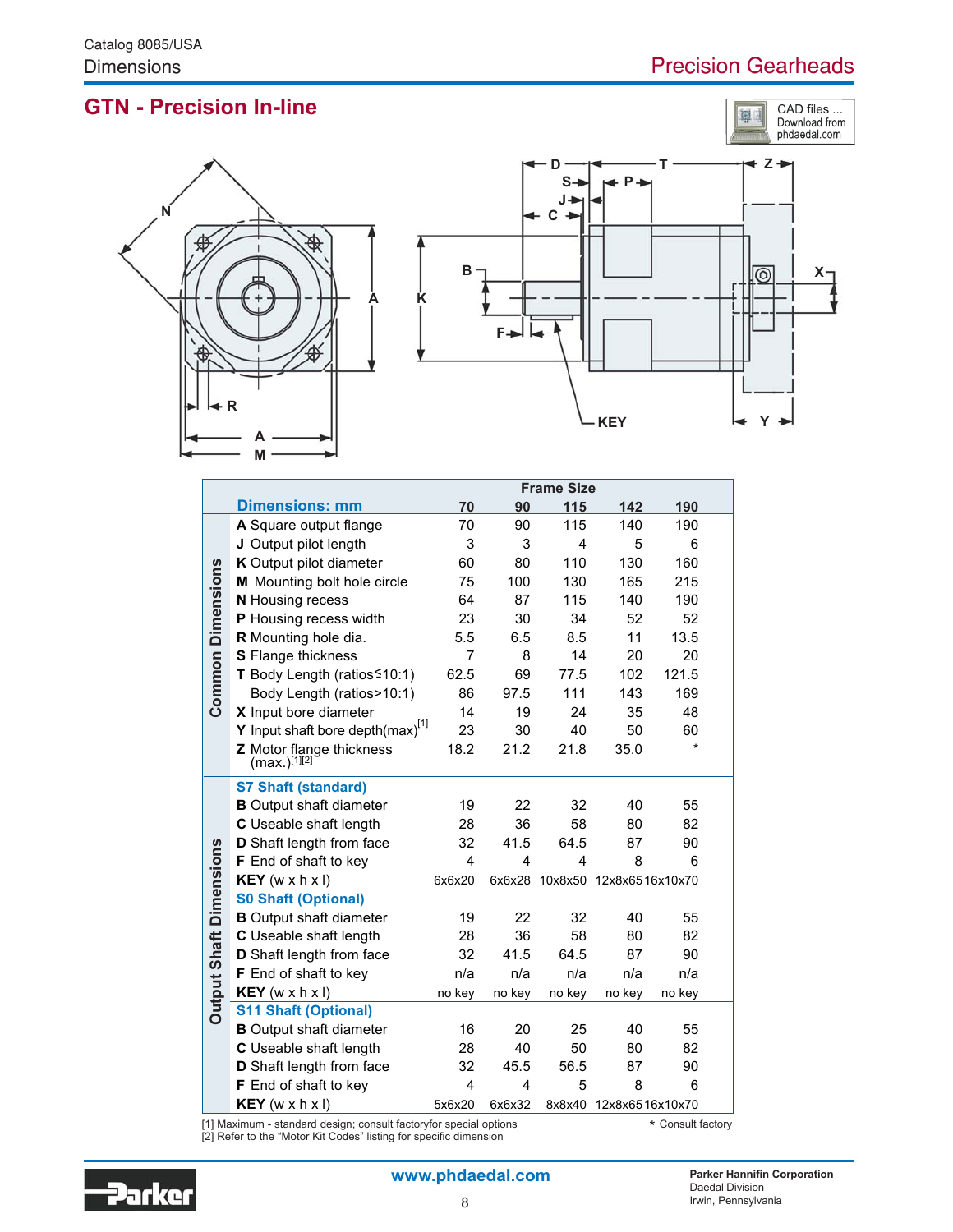# **GTR - Precision Right Angle**



|                                |                                               | <b>Frame Size</b> |        |         |         |          |  |  |  |
|--------------------------------|-----------------------------------------------|-------------------|--------|---------|---------|----------|--|--|--|
|                                | <b>Dimensions: mm</b>                         | 70                | 90     | 115     | 142     | 190      |  |  |  |
|                                | A Square output flange                        | 70                | 90     | 115     | 140     | 190      |  |  |  |
|                                | J Output pilot length                         | 3                 | 3      | 4       | 5       | 6        |  |  |  |
|                                | K Output pilot diameter                       | 60                | 80     | 110     | 130     | 160      |  |  |  |
|                                | M Mounting bolt hole circle                   | 75                | 100    | 130     | 165     | 215      |  |  |  |
|                                | N Housing recess                              | 64                | 87     | 115     | 140     | 190      |  |  |  |
|                                | P Housing recess width                        | 23                | 30     | 34      | 52      | 52       |  |  |  |
|                                | R Mounting hole dia.                          | 5.5               | 6.5    | 8.5     | 11      | 13.5     |  |  |  |
| <b>Common Dimensions</b>       | S Flange thickness                            | 7                 | 8      | 14      | 20      | 20       |  |  |  |
|                                | T Body Length (ratios < 10:1)                 | 132               | 159    | 192.5   | 250     | 321      |  |  |  |
|                                | Body Length (ratios>10:1)                     | 156               | 187.5  | 226     | 291     | 359      |  |  |  |
|                                | V Overall Height                              | 128               | 156    | 190     | 225     | 308      |  |  |  |
|                                | W (ratios $\leq 10:1$ )                       | 62.5              | 69     | 77.5    | 110     | 131      |  |  |  |
|                                | (ratios>10:1)                                 | 86                | 97.5   | 111     | 151     | 169      |  |  |  |
|                                | X Input bore diameter                         | 14                | 19     | 24      | 35      | 48       |  |  |  |
|                                | <b>Y</b> Input shaft bore depth(max) $^{[1]}$ | 23                | 30     | 40      | 50      | 60       |  |  |  |
|                                | Z Motor flange (max.)[1][2]                   | 18.2              | 21.2   | 21.8    | 35.0    | $\star$  |  |  |  |
|                                | <b>S7 Shaft (standard)</b>                    |                   |        |         |         |          |  |  |  |
|                                | <b>B</b> Output shaft diameter                | 19                | 22     | 32      | 40      | 55       |  |  |  |
|                                | C Useable shaft length                        | 28                | 36     | 58      | 80      | 82       |  |  |  |
|                                | D Shaft length from face                      | 32                | 41.5   | 64.5    | 87      | 90       |  |  |  |
|                                | F End of shaft to key                         | 4                 | 4      | 4       | 8       | 6        |  |  |  |
| <b>Output Shaft Dimensions</b> | KEY (w x h x)                                 | 6x6x20            | 6x6x28 | 10x8x50 | 12x8x65 | 16x10x70 |  |  |  |
|                                | <b>S0 Shaft (Optional)</b>                    |                   |        |         |         |          |  |  |  |
|                                | <b>B</b> Output shaft diameter                | 19                | 22     | 32      | 40      | 55       |  |  |  |
|                                | C Useable shaft length                        | 28                | 36     | 58      | 80      | 82       |  |  |  |
|                                | D Shaft length from face                      | 32                | 41.5   | 64.5    | 87      | 90       |  |  |  |
|                                | F End of shaft to key                         | n/a               | n/a    | n/a     | n/a     | n/a      |  |  |  |
|                                | KEY (w x h x I)                               | no key            | no key | no key  | no key  | no key   |  |  |  |
|                                | <b>S11 Shaft (Optional)</b>                   |                   |        |         |         |          |  |  |  |
|                                | <b>B</b> Output shaft diameter                | 16                | 20     | 25      | 40      | 55       |  |  |  |
|                                | C Useable shaft length                        | 28                | 40     | 50      | 80      | 82       |  |  |  |
|                                | D Shaft length from face                      | 32                | 45.5   | 56.5    | 87      | 90       |  |  |  |
|                                | F End of shaft to key                         | 4                 | 4      | 5       | 8       | 6        |  |  |  |
|                                | KEY (w x h x I)                               | 5x6x20            | 6x6x32 | 8x8x40  | 12x8x65 | 16x10x70 |  |  |  |

[1] Maximum - standard design; consult factoryfor special options [2] Refer to the "Motor Kit Codes" listing for specific dimension \* Consult factory

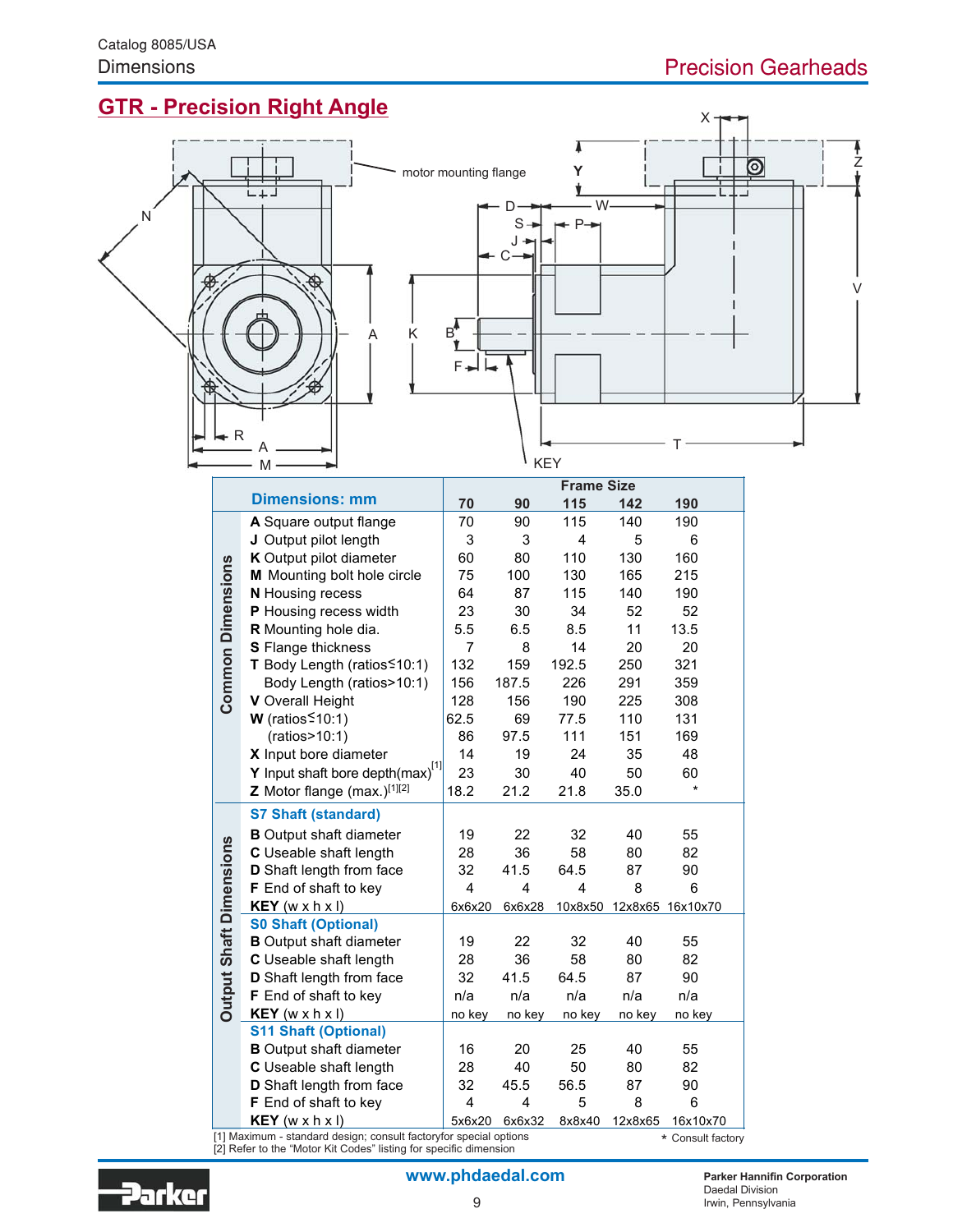日目

CAD files ...<br>Download from<br>phdaedal.com

# **PEN - Economy In-line**





|                                               |                  |                  | <b>Frame Size</b> |              |           |           |
|-----------------------------------------------|------------------|------------------|-------------------|--------------|-----------|-----------|
| <b>Dimensions: mm/in.</b>                     | 60               | 90               | 115               | 23           | 34        | 42        |
| A Square output flange                        | 60 <sub>mm</sub> | 90 <sub>mm</sub> | 115mm             | 2.36in       | $3.27$ in | $3.27$ in |
| <b>B</b> Output shaft diameter                | 14               | 20               | 25                | 0.55         | 0.79      | 0.79      |
| C Useable shaft length                        | 22.5             | 36               | 50                | 0.87         | 0.98      | 0.98      |
| D Shaft length from face                      | 25               | 40               | 55                | 0.95         | 1.10      | 1.05      |
| E Shaft height over key                       | 16               | 22.5             | 28                | 0.63         | 0.89      | 0.89      |
| F End of shaft to key                         | 2.5              | 4                | 5                 | 0.10         | 0.16      | 0.16      |
| <b>G</b> Key length                           | 25               | 28               | 40                | 0.98         | 1.10      | 1.10      |
| H Key width                                   | 5                | 6                | 8                 | 0.20         | 0.24      | 0.24      |
| Body diameter                                 | 60               | 80               | 115               | 2.36         | 3.15      | 3.15      |
| J Output pilot length                         | 2.5              | 3                | 4                 | 0.08         | 0.12      | 0.06      |
| K Output pilot diameter                       | 50               | 80               | 110               | 1.50         | 2.87      | 2.21      |
| L Shaft collar diameter                       | 17               | 25               | 35                | 0.67         | 0.98      | 0.98      |
| M Mounting hole bolt circle                   | 70               | 100              | 130               | 2.63         | 3.87      | 4.95      |
| <b>P</b> Output shaft tapped hole             | M5x12            |                  | M6x16 M10x22      | M5x12        | M6x16     | M6x16     |
| <b>R</b> Mounting hole diameter               | 5.5              | 6.5              | 8.5               | 0.18         | 0.22      | 0.29      |
| Flange thickness<br>S                         | 10               | 10               | 15                | 0.43         | 0.47      | 0.53      |
| T Body Length (ratios $\leq$ 8:1)             | 57               | 71.5             | 99                | 2.28         | 2.85      | 2.91      |
| Body Length (ratios>10:1)                     | 69               | 88.5             | 126               | 2.76         | 3.52      | 3.58      |
| Body Length (ratio=100:1)                     | 82               | 106              | 153               | 3.27         | 4.21      | 4.27      |
| X Input bore diameter                         | $14^{[3]}$       | 19               | 24                | $0.55^{[3]}$ | 0.75      | 0.75      |
| Y Input shaft bore depth $(max)^{[1]}$        | 23               | 30               | 40                | 0.91         | 1.18      | 1.18      |
| Z Motor flange thickness<br>$(max.)^{[1][2]}$ | 16               | 21.2             | 21.8              | 0.63         | 0.83      | 0.83      |

[1] Maximum - standard design; consult factoryfor special options [2] Refer to the "Motor Kit Codes" listing for specific dimension

[3] Consult factory

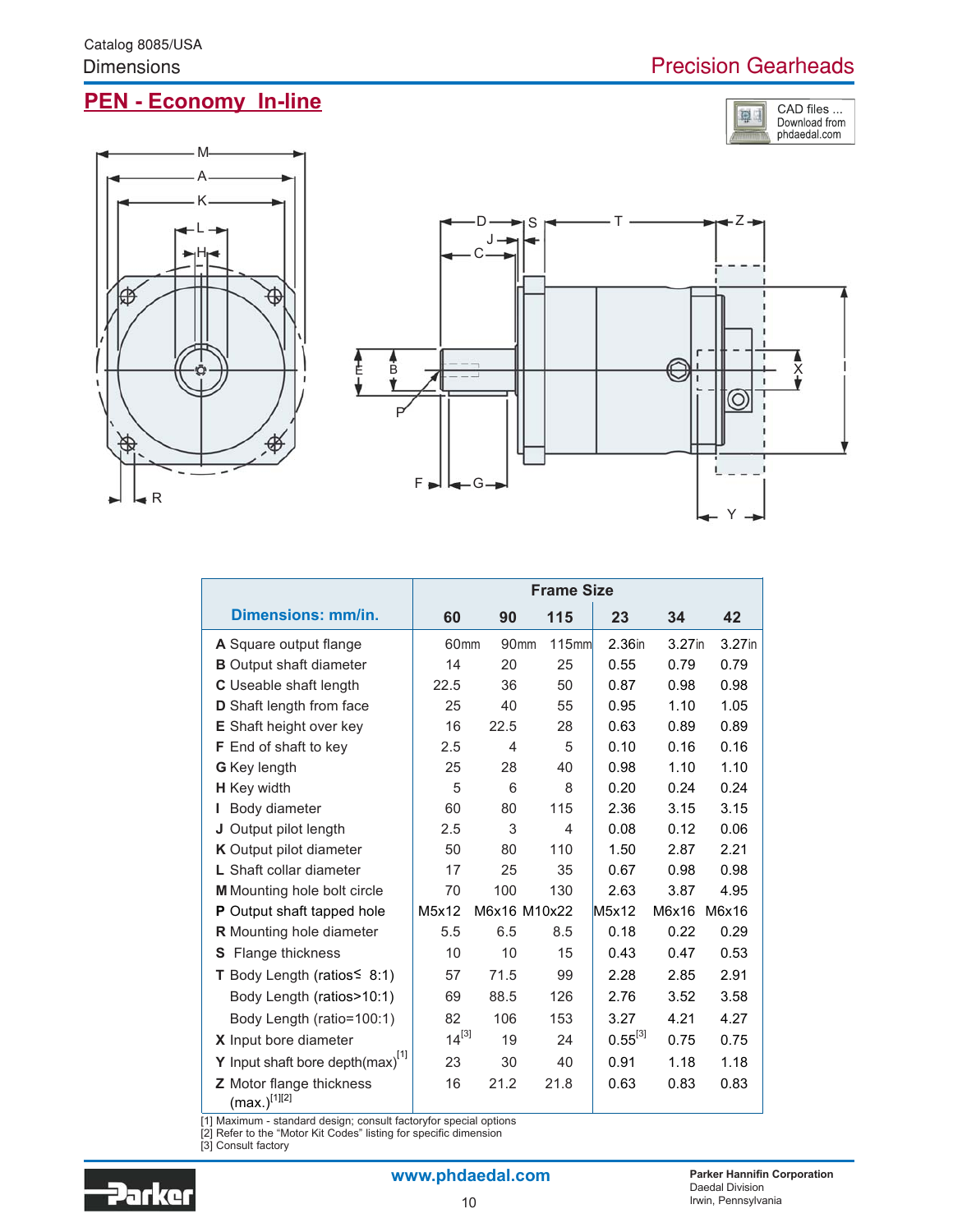# **PER - Economy Right Angle**



|                                               | <b>Frame Size</b> |                  |              |                    |           |           |  |
|-----------------------------------------------|-------------------|------------------|--------------|--------------------|-----------|-----------|--|
| <b>Dimensions: mm/in.</b>                     | 60                | 90               | 115          | 23                 | 34        | 42        |  |
| A Square output flange                        | 60 <sub>mm</sub>  | 90 <sub>mm</sub> | 115mm        | 2.36 <sub>in</sub> | $3.27$ in | $3.27$ in |  |
| <b>B</b> Output shaft diameter                | 14                | 20               | 25           | 0.55               | 0.79      | 0.79      |  |
| C Useable shaft length                        | 22.5              | 36               | 50           | 0.87               | 0.98      | 0.98      |  |
| D Shaft length from face                      | 25                | 40               | 55           | 0.95               | 1.10      | 1.05      |  |
| <b>E</b> Shaft height over key                | 16                | 22.5             | 28           | 0.63               | 0.89      | 0.89      |  |
| F End of shaft to key                         | 2.5               | $\overline{4}$   | 5            | 0.10               | 0.16      | 0.16      |  |
| <b>G</b> Key length                           | 25                | 28               | 40           | 0.98               | 1.10      | 1.10      |  |
| H Key width                                   | 5                 | 6                | 8            | 0.20               | 0.24      | 0.24      |  |
| Body diameter<br>L                            | 60                | 80               | 115          | 2.36               | 3.15      | 3.15      |  |
| J Output pilot length                         | 2.5               | 3                | 4            | 0.08               | 0.12      | 0.06      |  |
| K Output pilot diameter                       | 50                | 80               | 110          | 1.50               | 2.87      | 2.21      |  |
| L Shaft collar diameter                       | 17                | 25               | 35           | 0.67               | 0.98      | 0.98      |  |
| M Mounting hole bolt circle                   | 70                | 100              | 130          | 2.63               | 3.87      | 4.95      |  |
| <b>P</b> Output shaft tapped hole             | M5x12             |                  | M6x16 M10x22 | M5x12              | M6x16     | M6x16     |  |
| <b>R</b> Mounting hole diameter               | 5.5               | 6.5              | 8.5          | 0.18               | 0.22      | 0.29      |  |
| <b>S</b> Flange thickness                     | 10                | 10               | 15           | 0.43               | 0.47      | 0.53      |  |
| <b>T</b> Body Length (ratios $\leq$ 8:1)      | 122.5             | 155.5            | 219.5        | 4.86               | 6.16      | 6.22      |  |
| Body Length (ratios > 8:1)                    | 134.5             | 173.5            | 246.5        | 5.34               | 6.83      | 6.89      |  |
| Body Length (ratio=100:1)                     | 147.5             | 191              | 273.5        | 5.85               | 7.52      | 7.58      |  |
| V Overall height                              | 69.5              | 88.3             | 123.7        | 2.74               | 3.48      | 3.48      |  |
| W(ratios $\leq$ 8:1)                          | 58                | 75.5             | 73.9         | 2.28               | 2.85      | 2.91      |  |
| (ratios > 10:1)                               | 70                | 92.5             | 90.9         | 2.76               | 3.52      | 3.58      |  |
| $(ratios = 100:1)$                            | 83                | 110              | 108.4        | 3.27               | 4.21      | 4.27      |  |
| X Input bore diameter                         | $14^{[3]}$        | 19               | 24           | $0.55^{[3]}$       | 0.75      | 0.75      |  |
| Y Input shaft bore depth $(max)^{[1]}$        | 23                | 30               | 40           | 0.91               | 1.18      | 1.18      |  |
| Z Motor flange thickness<br>$(max.)^{[1][2]}$ | 16                | 21.2             | 21.8         | 0.63               | 0.83      | 0.83      |  |

[1] Maximum - standard design; consult factoryfor special options [2] Refer to the "Motor Kit Codes" listing for specific dimension

[3] Consult factory

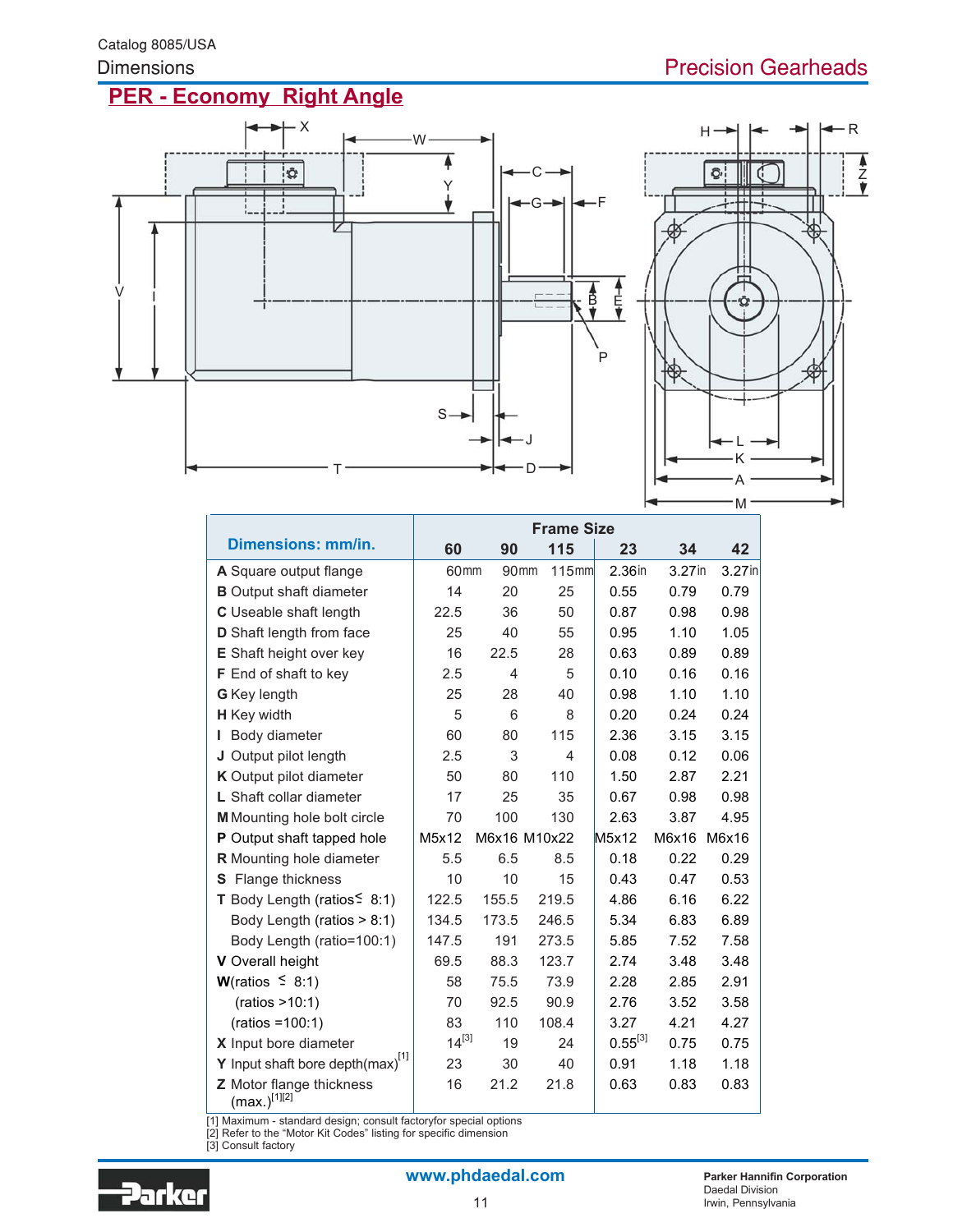# **PTN - Economy In-line**







|                                                      | <b>Frame Size</b> |            |       |        |        |  |
|------------------------------------------------------|-------------------|------------|-------|--------|--------|--|
| <b>Dimensions: mm</b>                                | 40                | 60         | 80    | 120    | 160    |  |
| A Body diameter                                      | 40                | 60         | 80    | 120    | 160    |  |
| <b>B</b> Output shaft diameter                       | 10                | 14         | 20    | 25     | 40     |  |
| C Useable shaft length                               | 23                | 30         | 36    | 50     | 80     |  |
| Shaft length from face<br>D                          | 26                | 35         | 40    | 55     | 87     |  |
| <b>E</b> Shaft height over key                       | 11.2              | 16         | 22.5  | 28     | 43     |  |
| F End of shaft to key                                | 2.5               | 2.5        | 3     | 5      | 8      |  |
| <b>G</b> Key length                                  | 18                | 25         | 28    | 40     | 65     |  |
| <b>H</b> Key width                                   | 3                 | 5          | 6     | 8      | 12     |  |
| J Output pilot length                                | $\overline{2}$    | 3          | 3     | 4      | 5      |  |
| <b>K</b> Output pilot diameter                       | 26                | 40         | 60    | 80     | 130    |  |
| L Shaft collar diameter                              | 12                | 17         | 25    | 35     | 55     |  |
| P Output shaft tapped hole                           | M3x9              | M5x12      | M6x16 | M10x22 | M16x36 |  |
| <b>Q</b> Flange bolt hole circle                     | 34                | 52         | 70    | 100    | 145    |  |
| <b>R</b> Mounting threads                            | M4x6              | M5x8       | M6x10 | M10x16 | M12x20 |  |
| <b>T</b> Body Length<br>(ratios $\leq$ 8:1)          | 48.3              | 55.2       | 72.5  | 99.5   | 104    |  |
| (ratios > 8:1)<br>Body Length                        | 61.1              | 67.2       | 89.5  | 126.5  | 153.5  |  |
| Body Length (ratios=100:1)                           | 73.2              | 80.2       | 107   | 153.5  | n/a    |  |
| X Input bore diameter                                | 8                 | $14_{[3]}$ | 19    | 24     | 35     |  |
| Y Input shaft bore depth $(max)^{[1]}$               | 25                | 23         | 30    | 40     | 50     |  |
| <b>Z</b> Motor flange thickness<br>$(max.)^{[1][2]}$ | 28.5              | 16.0       | 21.2  | 21.8   | 35.0   |  |

[1] Maximum - standard design; consult factoryfor special options

[2] Refer to the "Motor Kit Codes" listing for specific dimension [3] Consult factory

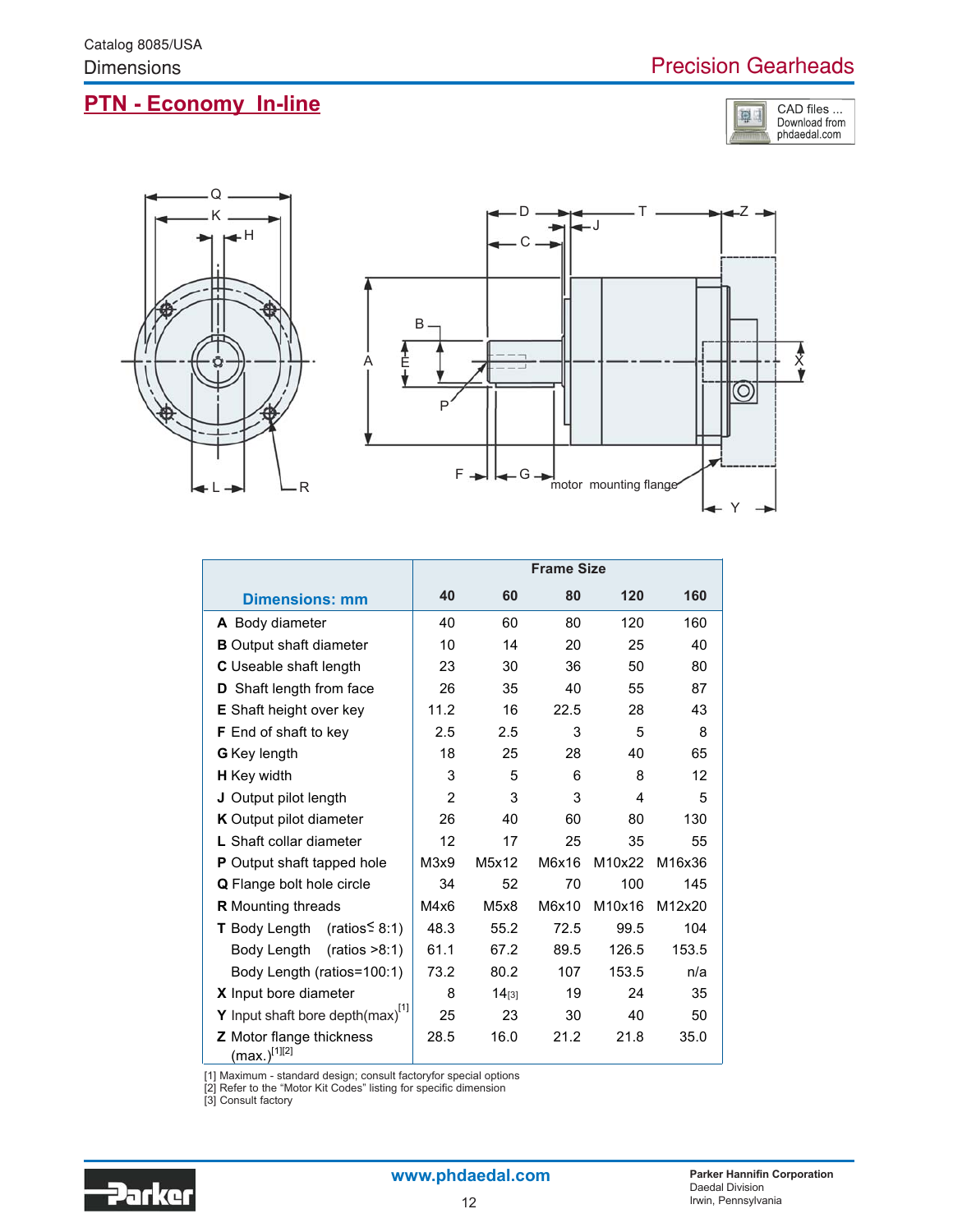# **PTR - Economy Right Angle**





|                                                      | <b>Frame Size</b>  |           |        |
|------------------------------------------------------|--------------------|-----------|--------|
| <b>Dimensions: mm</b>                                | 60                 | 80        | 120    |
| A Body diameter                                      | 60                 | 80        | 115    |
| <b>B</b> Output shaft diameter                       | 14                 | 20        | 25     |
| <b>C</b> Useable shaft length                        | 30                 | 36        | 50     |
| <b>D</b> Shaft length from face                      | 35                 | 40        | 55     |
| <b>E</b> Shaft height over key                       | 16                 | 22.5      | 28     |
| <b>F</b> End of shaft to key                         | 2.5                | 4         | 5      |
| <b>G</b> Key length                                  | 25                 | 28        | 40     |
| <b>H</b> Key width                                   | 5                  | 6         | 8      |
| J Output pilot length                                | 3                  | 3         | 4      |
| K Output pilot diameter                              | 40                 | 60        | 80     |
| L Output shaft collar diameter                       | 17                 | 25        | 35     |
| <b>P</b> Output shaft tapped hole                    | M <sub>5</sub> x12 | M6x16     | M10x22 |
| <b>Q</b> Flange bolt hole circle                     | 52                 | 70        | 100    |
| R Mounting threads                                   | M <sub>5</sub> x8  | M6x10     | M10x16 |
| <b>T</b> Body Length<br>(ratios $\leq$ 8:1)          | 112.5              | 144.5     | 192    |
| Body Length<br>(ratios > 8:1)                        | 124.5              | 161.5     | 219    |
| Body Length (ratios=100:1)                           | 137.5              | 179       | 246    |
| <b>V</b> Overall height                              | 68.5               | 88.3      | 123.7  |
| <b>W</b> (ratios $\leq$ 8:1)                         | 47                 | 60.5      | 74     |
| (ratios > 8:1)                                       | 59                 | 77.5      | 101    |
| (ratios=100:1)                                       | 72                 | 95<br>[3] | 128    |
| X Input bore diameter                                | 14                 | 19        | 24     |
| Y Input shaft bore depth(max                         | 23                 | 30        | 40     |
| <b>Z</b> Motor flange thickness<br>$(max.)^{[1][2]}$ | 16                 | 21.2      | 21.8   |

[1] Maximum - standard design; consult factoryfor special options

[2] Refer to the "Motor Kit Codes" listing for specific dimension [3] Consult factory

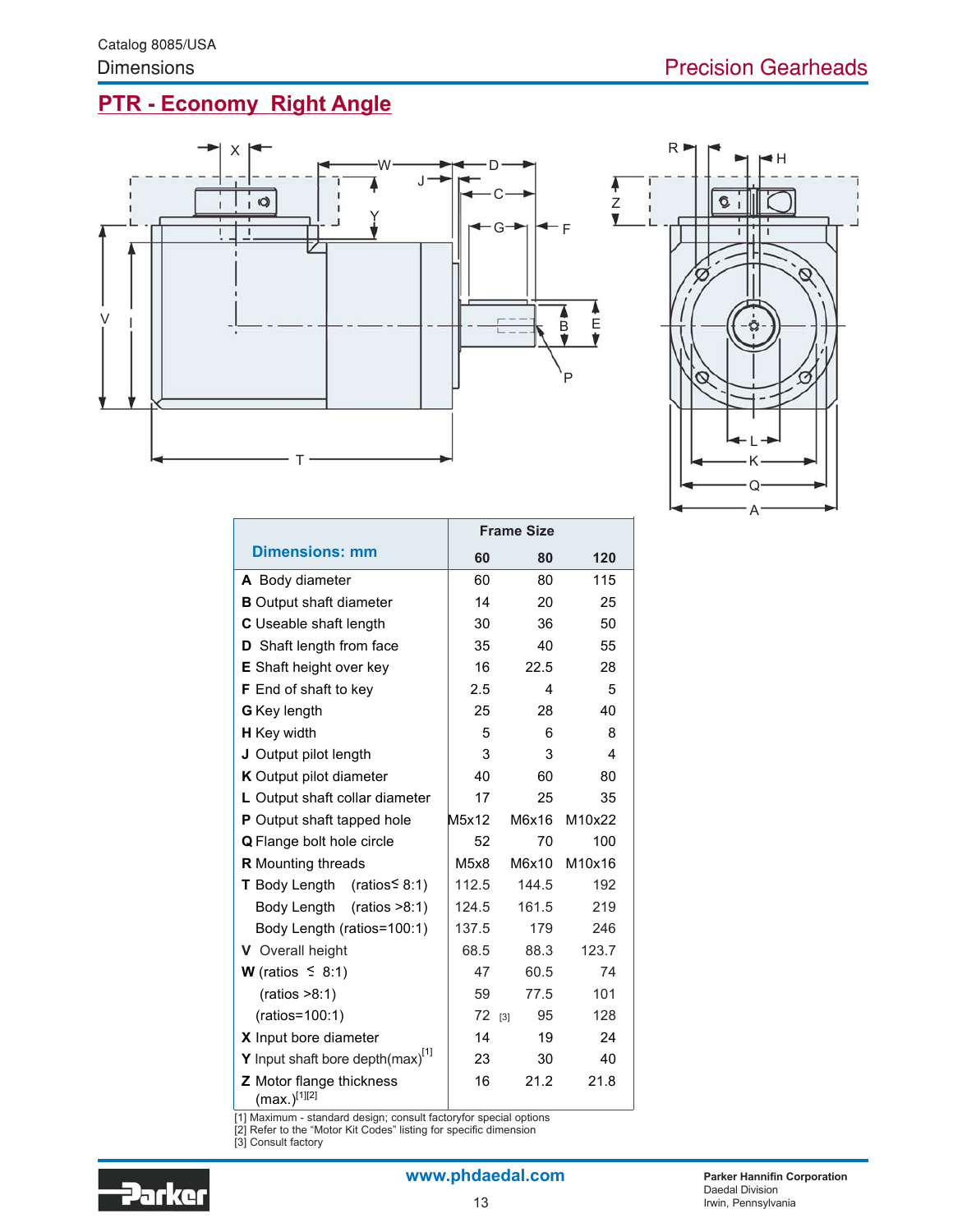### Standard Motor Kit Codes

The reference chart below provides the standard "Motor Kit Numbers" that correspond with Parker servo and stepper motors. Each kit includes a mounting flange and shaft sleeve adaptor which is assembled into the gearhead. Other motor kits are available for any commercially available industrial servo or stepper motor. Please contact a Daedal applications engineer (800-245-6903) or your local Parker Automation Technology Center for a comprehensive list of Motor Kit Numbers and applicable prices.

| <b>Servo Motor</b>   |                   |                  | <b>Stepper Motor</b>                  |                                              |                        |                                     |                                                         |  |
|----------------------|-------------------|------------------|---------------------------------------|----------------------------------------------|------------------------|-------------------------------------|---------------------------------------------------------|--|
| <b>Parker Servo</b>  | Gearhead          | <b>Motor Kit</b> | <b>Nominal</b><br><b>Motor Flange</b> | <b>Parker Stepper</b><br><b>Motor Number</b> | Gearhead<br>Frame Size | Motor Kit<br>Number                 | <b>Nominal</b><br><b>Motor Flange</b><br>Thickness (Z)* |  |
| <b>Motor Number</b>  | <b>Frame Size</b> | Number           | Thickness (Z)*                        |                                              |                        |                                     |                                                         |  |
| APEX 602;604         | 60,23             | M051-000-000     | 16.0mm                                | ES2xB (ZETA57)<br>ES2xB (ZETA57)             | 60,23<br>70            | M015-140-000<br>M121-140-000        | 16.0mm<br>18.2mm                                        |  |
| APEX 602;604         | 70                | M033-000-000     | 18.2mm                                | ES3xB (ZETA83)                               | 60,23                  | M034-376-000                        | 25.0mm                                                  |  |
| APEX 603,605,606,610 | 80,90,34,42       | M004-128-000     | 21.2mm                                | ES3xB (ZETA83)                               | 80,90,34,42            | M037-364-000                        | 23.2mm                                                  |  |
| APEX620;630          | 115,120           | M063-000-000     | 31.8mm                                | ES3xB (ZETA83)                               | 115:120                | M313-270-376                        | 21.8mm                                                  |  |
| APEX635;APEX640      | 142               | M035-381-000     | 35.0mm                                | OEM-83xx                                     | 60;23                  | M034-376-000                        | 25.0mm                                                  |  |
| BE16x                | 40                | M001-199-000     | 17.5mm                                | OEM-83xx                                     | 80,90,34,42            | M037-364-000                        | 23.2mm                                                  |  |
| BE23x                | 60;23             | M043-376-000     | 26.0mm                                | OEM-83xx                                     | 115,120                | M313-270-376                        | 21.8mm                                                  |  |
| BE23x                | 70                | M424-376-000     | 27.2mm                                | OS2 (OEM57)                                  | 60,23<br>70            | M015-140-000                        | 16.0mm<br>18.2mm                                        |  |
| BE23x                | 80,90,34,42       | M443-364-000     | 24.2mm                                | OS2 (OEM57)<br>QM57                          | 60;23                  | M121-140-000<br>M015-140-000        | 16.0mm                                                  |  |
| BE34x                | 60;23             | M034-679-000     | 25.0mm                                | QM57                                         | 70                     | M121-140-000                        | 18.2mm                                                  |  |
| BE34x                | 80,90,34,42       | M037-365-000     | 23.2mm                                | QM83                                         | 60;23                  | M034-376-000                        | 25.0mm                                                  |  |
| BE34x                | 115;120           | M313-362-000     | 21.8mm                                | QM83                                         | 80,90,34,42            | M037-364-000                        | 23.2mm                                                  |  |
| HDX115;HDY115        | 80,90,34,42       | M009-000-000     | 31.2mm                                | QM83xx                                       | 115,120                | M313-270-376                        | 21.8mm                                                  |  |
| HDX115;HDY115        | 115;120           | M008-131-000     | 21.8mm                                | RS31;RS32;RS33                               | 60;23                  | M034-376-000                        | 25.0mm                                                  |  |
| HDX142;HDY142        | 115;120           | M012-000-000     | 31.8mm                                | RS31;RS32;RS33                               | 115,120                | M313-270-376                        | 21.8mm                                                  |  |
| HDX142;HDY142        | 142               | M035-381-000     | 35.0mm                                | RS31;RS32;RS33<br>RS42; RE42                 | 80:90:34:42<br>115;120 | M037-364-000<br>M125-422-000        | 23.2mm<br>37.8mm                                        |  |
| HDX70,HDY70          | 60,23             | M051-378-000     | 16.0mm                                | S.SX, SFX; 106-178                           | 115;120                | M436-363-000                        | 21.8mm                                                  |  |
|                      | 70                |                  |                                       | S, SX, SFX; 106-205                          | 115-120                | M125-422-000                        | 37.8mm                                                  |  |
| HDX70,HDY70          |                   | M033-378-000     | 18.2mm                                | S, SX, SFX; 106-250                          | 115,120                | M436-363-000                        | 21.8mm                                                  |  |
| HDX70,HDY70          | 80,90,34,42       | M049-284-000     | 21.2mm                                | S57;SX57;SFX57                               | 60;23                  | M015-140-000                        | 16.0mm                                                  |  |
| HDX92,HDY92          | 80,90,34,42       | M004-128-000     | 21.2mm                                | S57;SX57;SFX57                               | 70                     | M121-140-000                        | 18.2mm                                                  |  |
| J034x; N034x         | 60;23             | M034-679-000     | 25.0mm                                | S83; SX83                                    | 60:23                  | M034-376-000                        | 25.0mm                                                  |  |
| J034x; N034x         | 80,90,34,42       | M037-365-000     | 23.2mm                                | S83;SX83<br>S83, SX83                        | 80:90:34.42<br>115,120 | M037-364-000<br>M313-270-376        | 23.2mm<br>21.8mm                                        |  |
| J034xxxx G(3-10)     | 115,120           | M313-362-000     | 21.8mm                                | TS31;TS32                                    | 60;23                  | M034-679-000                        | 25.0mm                                                  |  |
| J070x; N070x         | 60;23             | M051-378-000     | 16.0mm                                | TS31;TS32                                    | 80,90,34,42            | M037-365-000                        | 23.2mm                                                  |  |
| J070x; N070x         | 70                | M033-378-000     | 18.2mm                                | <b>TS33</b>                                  | 80,90,34,42            | M037-424-000                        | 23.2mm                                                  |  |
| J070x; N070x         | 80;90;34;42       | M049-284-000     | 21.2mm                                | VS31; VS32                                   | 80,90,34,42            | M182-365-000                        | 29.2mm                                                  |  |
| J092x; N092x         | 70                | M249-000-000     | 25.2mm                                |                                              |                        | * Refer to the dimensional drawings |                                                         |  |
| J092x; N092x         | 80,90,34,42       | M004-128-000     | 21.2mm                                |                                              |                        | ** $x = -1, -2,$ or -3 only         |                                                         |  |
| J092x; N092x         | 115;120           | M031-270-000     | 21.8mm                                |                                              |                        |                                     |                                                         |  |
| M105x                | 80,90,34,42       | M009-000-000     | 31.2mm                                |                                              |                        |                                     |                                                         |  |
| M105x                | 115;120           | M008-131-000     | 21.8mm                                |                                              |                        |                                     |                                                         |  |
| M145x                | 142               | M035-381-000     | 35.0mm                                |                                              |                        |                                     |                                                         |  |
| M145x                | 115;120           | M012-000-000     | 31.8mm                                |                                              |                        |                                     |                                                         |  |
| M205x                | 190               |                  | consult factory consult factory       |                                              |                        |                                     |                                                         |  |
| ML2340B              | 60;23             | M043-376-000     | 26.0mm                                |                                              |                        |                                     |                                                         |  |
| ML3450;ML3475        | 60;23             | M034-679-000     | 25.0mm                                |                                              |                        |                                     |                                                         |  |
| ML3450; ML3475       | 115;120           | M313-362-000     | 21.8mm                                |                                              |                        |                                     |                                                         |  |
| SM16x; SE16x         | 40                | M001-199-000     | 17.5mm                                |                                              |                        |                                     |                                                         |  |
| SM23x; SE23x **      | 60;23             | M015-376-000     | 16.0mm                                |                                              |                        |                                     |                                                         |  |
| SM23x; SE23x **      | 70                | M121-376-000     | 18.2mm                                |                                              |                        |                                     |                                                         |  |
|                      |                   | M043-376-000     |                                       |                                              |                        |                                     |                                                         |  |
| SM23x-L; SE23x-L**   | 60,23             |                  | 26.0mm                                |                                              |                        |                                     |                                                         |  |
| SM23x-L; SE23x-L**   | 80,90,34,42       | M443-364-000     | 24.2mm                                |                                              |                        |                                     |                                                         |  |
| Z605;606;610         | 80;90;34;42       | M004-128-000     | 21.2mm                                |                                              |                        |                                     |                                                         |  |
| Z620;630;910         | 115;120           | M063-000-000     | 31.8mm                                |                                              |                        |                                     |                                                         |  |
| Z635;Z640;Z920       | 142               | M035-381-000     | 35.0mm                                |                                              |                        |                                     |                                                         |  |
| Z805;806;810         | 80;90;34;42       | M009-000-000     | 31.2mm                                |                                              |                        |                                     |                                                         |  |



Z820;Z830;Z840 142 M035-381-000 35.0mm